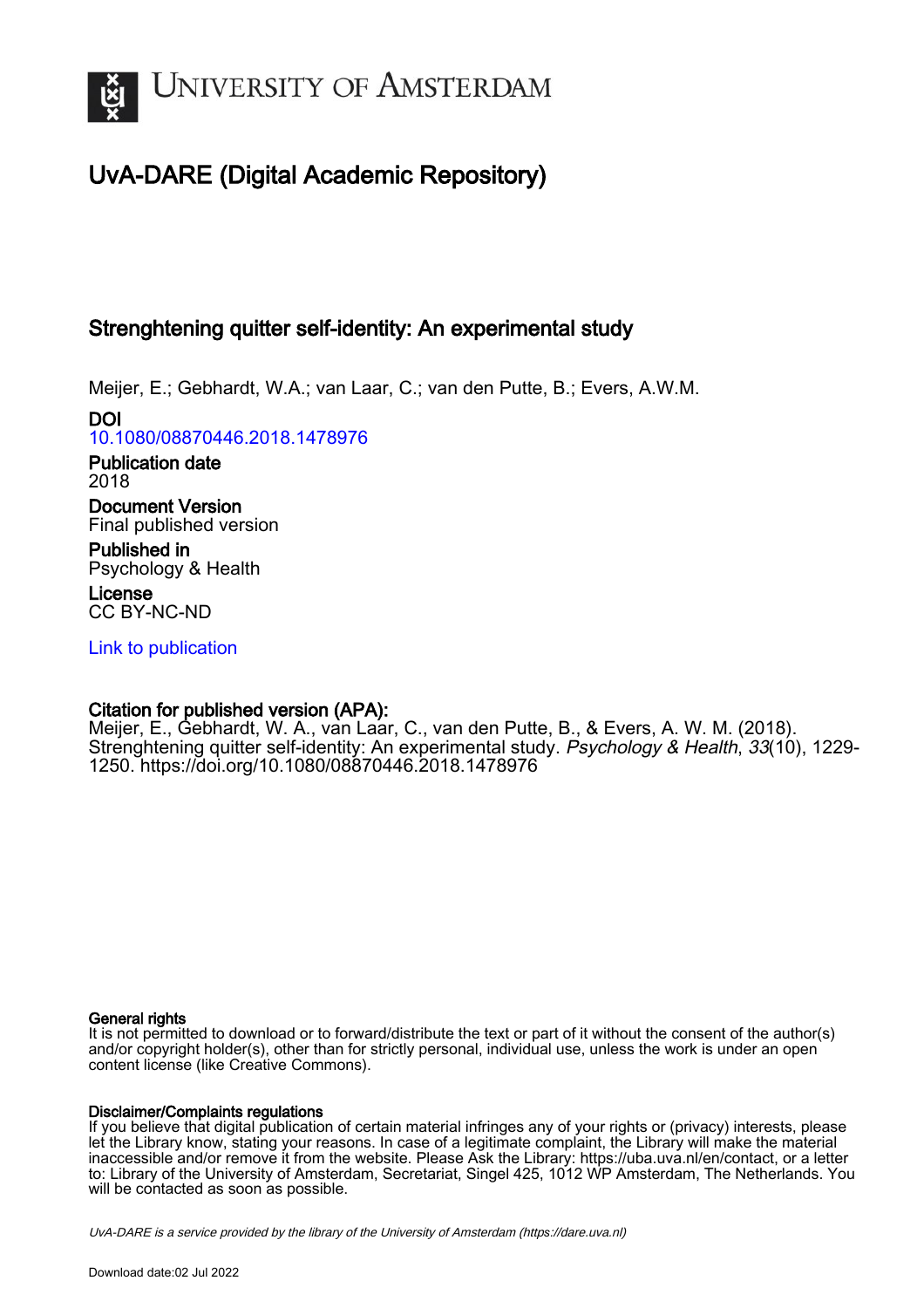

# <span id="page-1-0"></span>Strengthening quitter self-identity: An experimental study

Eline Meijer<sup>a,b\*</sup>, Winifred A. Gebhardt<sup>a</sup>, Colette van Laar<sup>c</sup>, Bas van den Putte<sup>d</sup> and Andrea W. M. Evers<sup>a</sup>

<sup>a</sup>Health, Medical and Neuropsychology, Leiden University, Leiden, The Netherlands; <sup>b</sup>Public Health and Primary Care, Leiden University Medical Center, Leiden, The Netherlands; CSocial and Cultural Psychology, University of Leuven, Leuven, Belgium; <sup>d</sup>Amsterdam School of Communication Research, University of Amsterdam, Amsterdam, The Netherlands

(Received 5 April 2017; accepted 11 May 2018)

**Objectives:** Smoking-related self-identity processes are important for smoking cessation. We examined whether quitter self-identity (i.e. identification with quitting smoking) could be strengthened through a writing exercise, and whether expected social support for quitting, manipulated through vignettes, could facilitate identification with quitting.

**Design:** Participants ( $N = 339$  daily smokers) were randomly assigned to a 2 (identity: strengthened quitter self-identity vs. control)  $\times$  3 (social support: present vs. absent vs. neutral control) between-participants design.

Main Outcome Measures: The main outcome was post-test quitter self-identity.

Results: Post-test quitter self-identity was not strengthened successfully. Only a small and marginally significant intervention effect was found on quitter self-identity, which did not generalise to positively influence quit-intention or behaviour. The social support manipulation did not facilitate quitter self-identity. Secondary content analyses showed that quitter self-identity was strengthened among participants who linked quitting smoking to their lifestyle, wanted to become quitters for health reasons, and whose reasons for becoming quitters included approach of positive aspects of quitting, but not among participants who linked quitter self-identity to their self-perceptions.

Conclusions: Results provide insight into the content of smokers' self-conceptualizations as quitters. Writing exercises should be improved and tested to eventually successfully strengthen quitter identities.

Keywords: smoking; identity; future selves; social support; writing exercise; vignettes

## Introduction

People are motivated to act in line with their identity. According to PRIME theory, when people strongly identify with a behaviour as being part of the 'self', this is an important source of behaviour (West, [2006\)](#page-22-0). In addition to identification with behaviours, people may base self-perceptions on group memberships (Tajfel & Turner, [1979,](#page-21-0) [1986](#page-21-0); Turner, Hogg, Oakes, Reicher, & Wetherell, [1987\)](#page-22-0). Next to views of the self in the present (current selves), people form representations of who they might become

\*Corresponding author. Email: [e.meijer@fsw.leidenuniv.nl](mailto:e.meijer@fsw.leidenuniv.nl)

© 2018 The Author(s). Published by Informa UK Limited, trading as Taylor & Francis Group.

This is an Open Access article distributed under the terms of the Creative Commons Attribution-NonCommercial-NoDerivatives License ([http://creativecommons.org/licenses/by-nc-nd/4.0/,](http://creativecommons.org/licenses/by-nc-nd/4.0/) which permits non-commercial re-use, distribution, and reproduction in any medium, provided the original work is properly cited, and is not altered, transformed, or built upon in any way.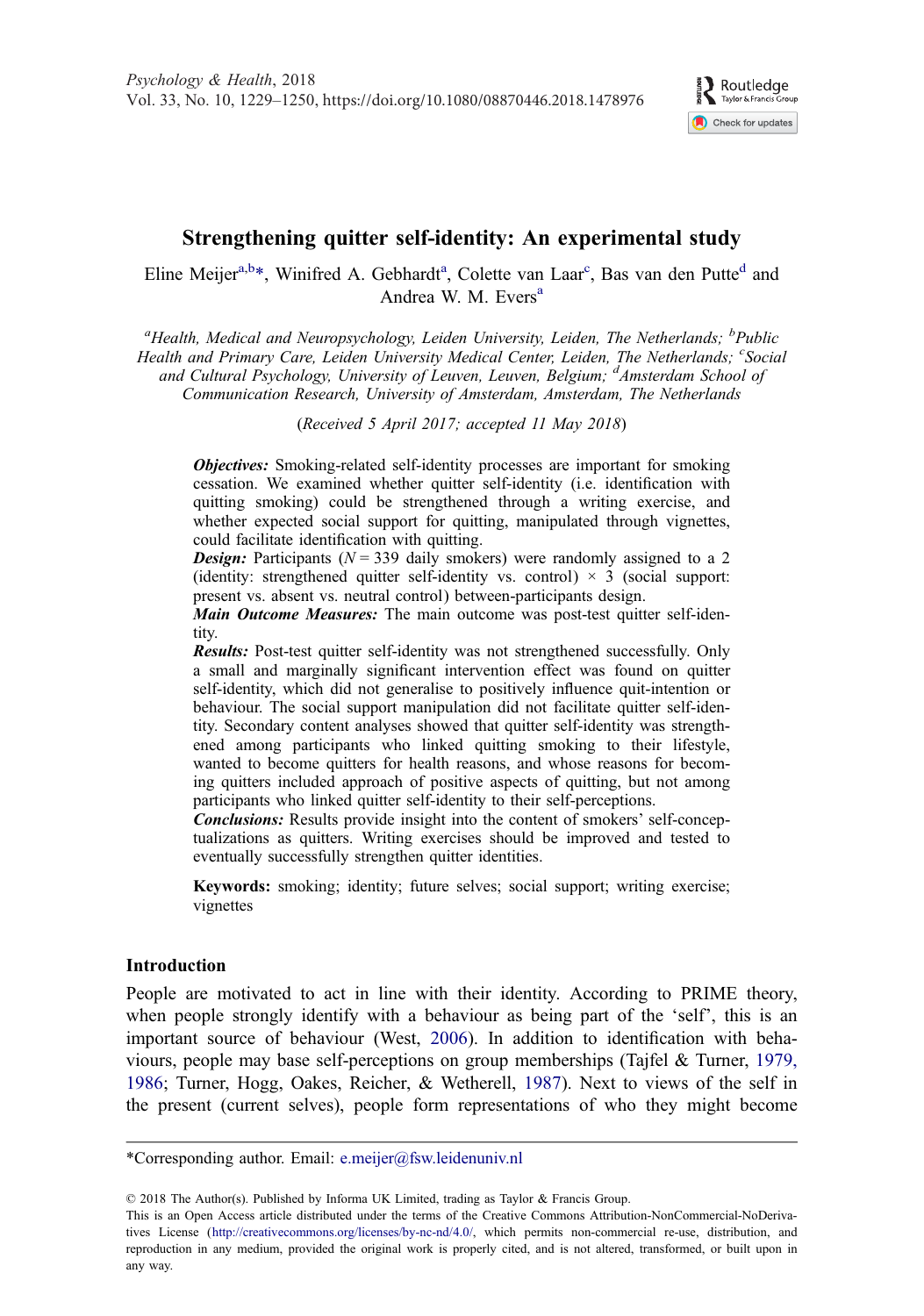<span id="page-2-0"></span>(Markus & Nurius, [1986\)](#page-20-0). These future self-conceptions may include views of ideal (wished for) and feared selves. Future selves are likely to mobilise behaviour that helps to achieve ideal selves and avoid feared selves. People are motivated to engage in behaviour that will lead them to become their ideal future self, and to avoid behaviour that will lead them to become their feared future self (Barreto & Frazier, [2012](#page-19-0); Oyserman & James, [2011\)](#page-21-0). Future selves may also shape the evaluation of a current identity, such that a current identity as a smoker may be evaluated more negatively in the light of, for instance, a feared future self as an ill continuing smoker than with reference to an ideal future self as an occasional smoker without health problems (Markus & Nurius, [1986\)](#page-20-0).

Identity also plays an important role in smoking cessation. Cross-sectional and prospective quantitative research has shown that smokers with stronger quitter self-identities and non-smoker self- and group-identities are more likely to (intend to) quit, while smokers with stronger smoker self-identities are less likely to quit (Høie, Moan, & Rise, [2010](#page-20-0); Meijer, Gebhardt, Dijkstra, Willemsen, & Van Laar, [2015](#page-20-0); Meijer, Gebhardt, Van Laar, Kawous, & Beijk, [2016](#page-20-0); Meijer, et al., [2018;](#page-20-0) Moan & Rise, [2005, 2006](#page-20-0); Tombor, Shahab, Brown, Notley, & West, [2015](#page-22-0); Tombor, Shahab, Brown, & West, [2013](#page-22-0); Van den Putte, Yzer, Willemsen, & De Bruijn, [2009](#page-22-0)). In addition, qualitative work has shown that smoking may become increasingly less central to the way ex-smokers perceive themselves following a successful quit attempt (Brown, [1996](#page-19-0); Luck & Beagan, [2015](#page-20-0); Shadel, Mermelstein, & Borrelli, [1996;](#page-21-0) Vangeli & West, [2012](#page-22-0)). Evidence suggests that identification with non-smoking or quitting (future self) may be more important for smoking cessation than identification with smoking (current self) (Meijer et al., [2015, 2016, 2018\)](#page-20-0). Furthermore, quitter identity may play a central role in the initial process of quitting smoking, as it can be a 'transitional identity' that helps smokers to become non-smokers (Vangeli & West, [2012\)](#page-22-0).

Identity may be enhanced by social support, such that receiving social support may enable people to develop new identities (e.g. Amiot, Terry, Wirawan, & Grice, [2010](#page-19-0); Gleibs, Haslam, Haslam, & Jones, [2011](#page-19-0); Van Laar, Bleeker, & Ellemers, [2017;](#page-22-0) Van Laar, Bleeker, Ellemers, & Meijer, [2014](#page-22-0); Walsh, Muldoon, Gallagher, & Fortune, [2015](#page-22-0)). For example, a qualitative study among ex-smokers suggested that 'a supportive family environment was most contributory to redefining smoking and the self as a nonsmoker' (Brown, [1996](#page-19-0), p. 419). Similarly, the social identity model of cessation maintenance (SIMCM: Frings & Albery, [2015](#page-19-0)) and the social identity model of recovery (SIMOR; Best et al., [2015](#page-19-0)) propose that the social environment plays a central role in facilitating identity change in the process of recovery from addiction. For example, SIMCM states that people who recover from addiction identify more easily with recovery (i.e. self-perception as someone in recovery) when their social environment supports their recovery, is a source of self-esteem and self-efficacy, and increases the accessibility of the recovery identity. These findings suggest that, in the context of smoking cessation, identification with quitting and non-smoking is easier when the quit attempt is supported by the social environment.

#### Current study

The current experimental study among daily smokers aimed to strengthen quitter selfidentity (i.e. identity as someone who quits smoking), as well as expected social support for quitting (i.e. positive, negative and practical support) as a potential facilitating factor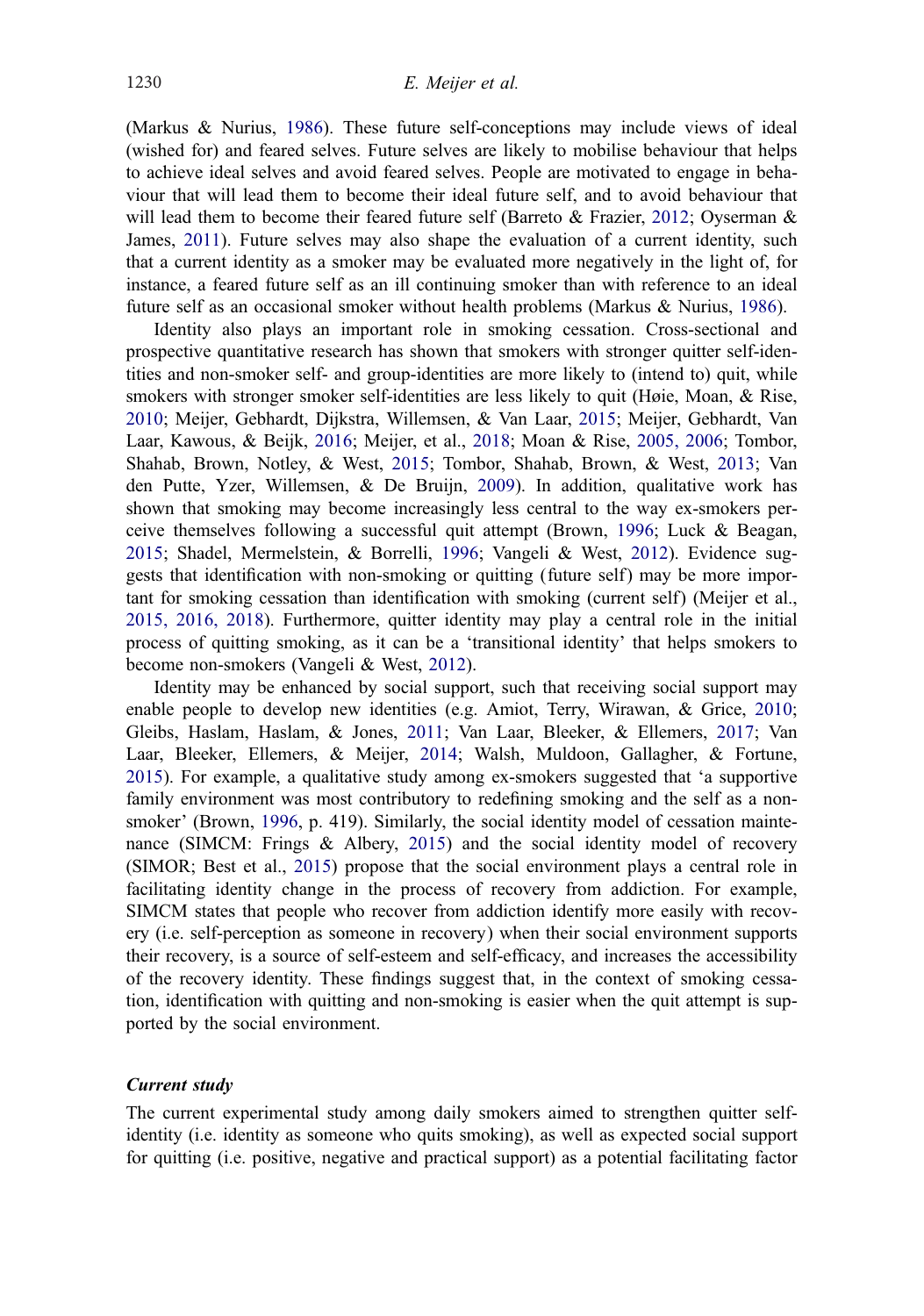<span id="page-3-0"></span>of identification with quitting. Consistent with evidence suggesting that future selves are particularly important (Meijer et al., [2015, 2018\)](#page-20-0), and that (temporary) identification with quitting may facilitate the transition from being a smoker to becoming a non-smoker (Vangeli & West, [2012](#page-22-0)), we manipulated quitter self-identity rather than non-smoker or smoker self-identity.

To our knowledge, no studies manipulating identities relevant to quitting have been published. Research on strengthening possible selves more generally showed that aspects of identity (e.g. related to physical exercise) can be enhanced through simple interventions such as imagining and writing about relevant possible selves, and these identities subsequently affect motivation, behaviour and well-being (King, [2001](#page-20-0); Layous, Nelson, & Lyubomirsky, [2013;](#page-20-0) Murru & Ginis, [2010;](#page-21-0) Ouellette, Hessling, Gibbons, Reis-Bergan, & Gerrard, [2005;](#page-21-0) Oyserman, Destin, & Novin, [2015](#page-21-0)). For example, participants were asked to think about themselves in the future (e.g. as a healthy exerciser) and to respond in writing to a number of questions about this image (Layous et al., [2013](#page-20-0); Ouellette et al., [2005\)](#page-21-0). Moreover, imagining oneself as quitting smoking has been found to increase quit-intentions (Rennie, Harris, & Webb, [2014](#page-21-0)). As such, writing exercises may also be a promising tool to strengthen quitter identities.

Analysis of responses to such interventions is valuable, because the (types of) words that people use convey information about their thoughts, emotions and motivations, and can predict (health) outcomes (e.g. Pennebaker, Mayne, & Francis, [1997](#page-21-0); Tausczik & Pennebaker, [2010\)](#page-22-0). For example, among participants who wrote about trauma, use of positive relative to negative emotional words was associated with better physical and mental health outcomes (Pennebaker et al., [1997\)](#page-21-0).

The current study aimed to strengthen quitter self-identity and expected support for quitting. We asked participants in the experimental condition of the identity manipulation to imagine and write about themselves as someone who is in the process of quitting smoking. Participants in the identity control conditions did the same exercise on a topic unrelated to quitting smoking (i.e. washing hands more often). Expected support for quitting was subsequently manipulated through vignettes (cf. Marigold, Cavallo, Holmes, & Wood, [2014;](#page-20-0) Mojaverian & Kim, [2012](#page-21-0)) describing that participants would (social support present) or would not (social support absent) receive support. The type of support that participants read about in the support present and support absent conditions was tailored to participants' individual preferences, given that people have individual preferences for the type of support that they find helpful (High & Solomon, [2014](#page-19-0); Meijer et al., [2016](#page-20-0)), and that support which matches these preferences may be more beneficial (Rafaeli & Gleason, [2009](#page-21-0)). In the pre-test, participants indicated whether they preferred positive (e.g. complimenting on quitting), negative (e.g. pointing out negative consequences of smoking) or practical support for quitting smoking (e.g. participating in an activity that keeps participant from smoking), and the vignettes in the support absent and support present conditions were tailored to this preference (see Method). Those in the social support control condition read no support vignette.

We hypothesised that post-test quitter self-identity would be stronger in the experimental condition than in the control condition of the quitter self-identity manipulation (H1). Moreover, we hypothesised that post-test expected support for quitting would be stronger in the support present condition than in the support absent condition of the social support manipulation (H2). In addition, corresponding with research showing that identity may be facilitated by social support, we expected combined effects of the quit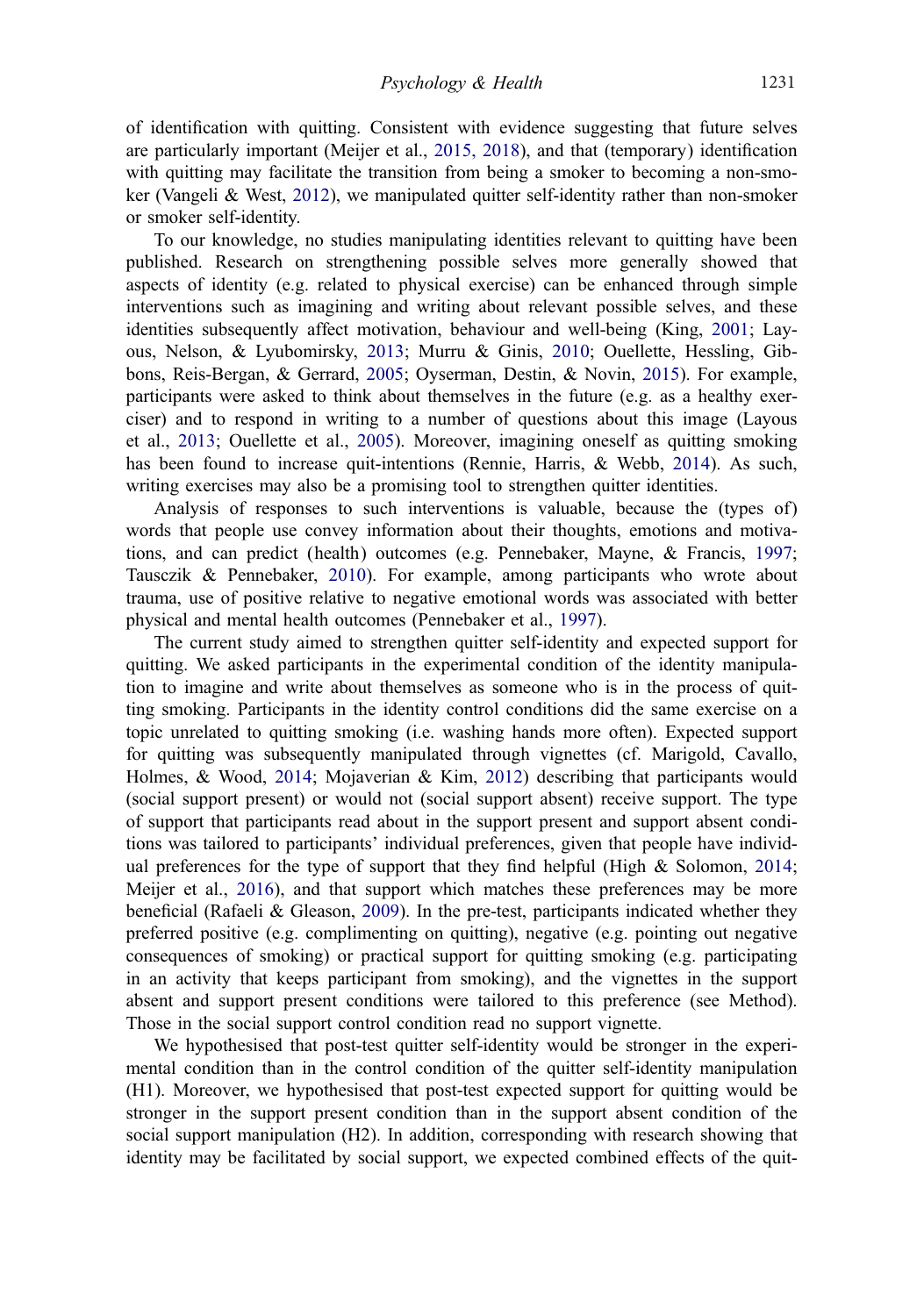ter self-identity (experimental) and social support (present) manipulations on post-test quitter self-identity and post-test expected support, which we expected to be strongest in this combination of conditions (H3). Furthermore, we analysed the content of written responses to the manipulations to examine how smokers responded when they pictured themselves as quitters and imagined presence or absence of social support. Subsequently, we analysed which written responses were associated with strengthened quitter self-identity compared to pre-test levels of quitter self-identity, to examine what type of thoughts about being a quitter was important was important for identity change. Finally, we assessed whether changes in quitter self-identity and expected support generalised to post-test quit-intention, and changed smoking behaviour and quit attempts at 1-month and 6-month follow-up.

## Method

#### **Participants**

Participants were recruited in the Netherlands from April to September 2014 for a study about smokers' experiences with smoking through a national newspaper  $(n = 74)$ , previous research participation ( $n = 68$ ), the researchers' social networks or other participants  $(n = 47)$ , social media such as Facebook  $(n = 46)$ , face-to-face recruitment at train stations ( $n = 25$ ) and at a college of higher education ( $n = 21$ ), and through other media (e.g. website about smoking for the general public [www.rokeninfo.nl](http://www.rokeninfo.nl),  $n = 58$ ). Participants who smoked daily at recruitment and were 18 years or older were eligible for participation in a four-wave longitudinal design. Participants who completed at least the pre-test and post-test measure (the first session) were included in the analyses. In total, 552 people met inclusion criteria and started the survey, of whom 339 completed the pre-test and post-test questionnaire (61%;  $N = 339$ ,  $n_{\text{lower-SES}} = 63$ ,  $n_{\text{middle-SES}} = 108$ ,  $n_{\text{higher-SES}} = 168$ ;  $n_{\text{female}} = 217$ ). On average participants were 44.85 years old (SD = 17. 39), smoked 15.71 cigarettes daily  $(SD = 8.16)$ , and had been smoking for 26.75 years (SD = 17.37). Three gift coupons of  $\epsilon$  100.- and six of  $\epsilon$  50.- were distributed through a raffle.

#### Design and procedure

Participants were randomly assigned to a 2 (identity: strengthened quitter self-identity vs. control)  $\times$  3 (social support: present vs. absent vs. control) between-participants design. The study employed a prospective design with four waves divided over three sessions: a pre-test (T0), which was directly followed by the experimental manipulations of quitter self-identity and social support, and a post-test immediately after the manipulations (T1); and 1-month (T2) and 6-month follow-ups (T3) (see Meijer et al., [2016](#page-20-0) for pre-test findings). The procedure was approved by the University's Ethical Board. We pilot-tested the pre-test and post-test survey by means of a think aloud procedure and adapted the surveys accordingly.

The surveys were presented to participants using Qualtrics [\(www.qualtrics.com](http://www.qualtrics.com)). Participants constructed a personally meaningful code number that allowed their responses to the T0, T1, T2 and T3 measurements to be matched anonymously. At pretest, relevant control variables (i.e. pre-test quitter self-identity and quit-intention) were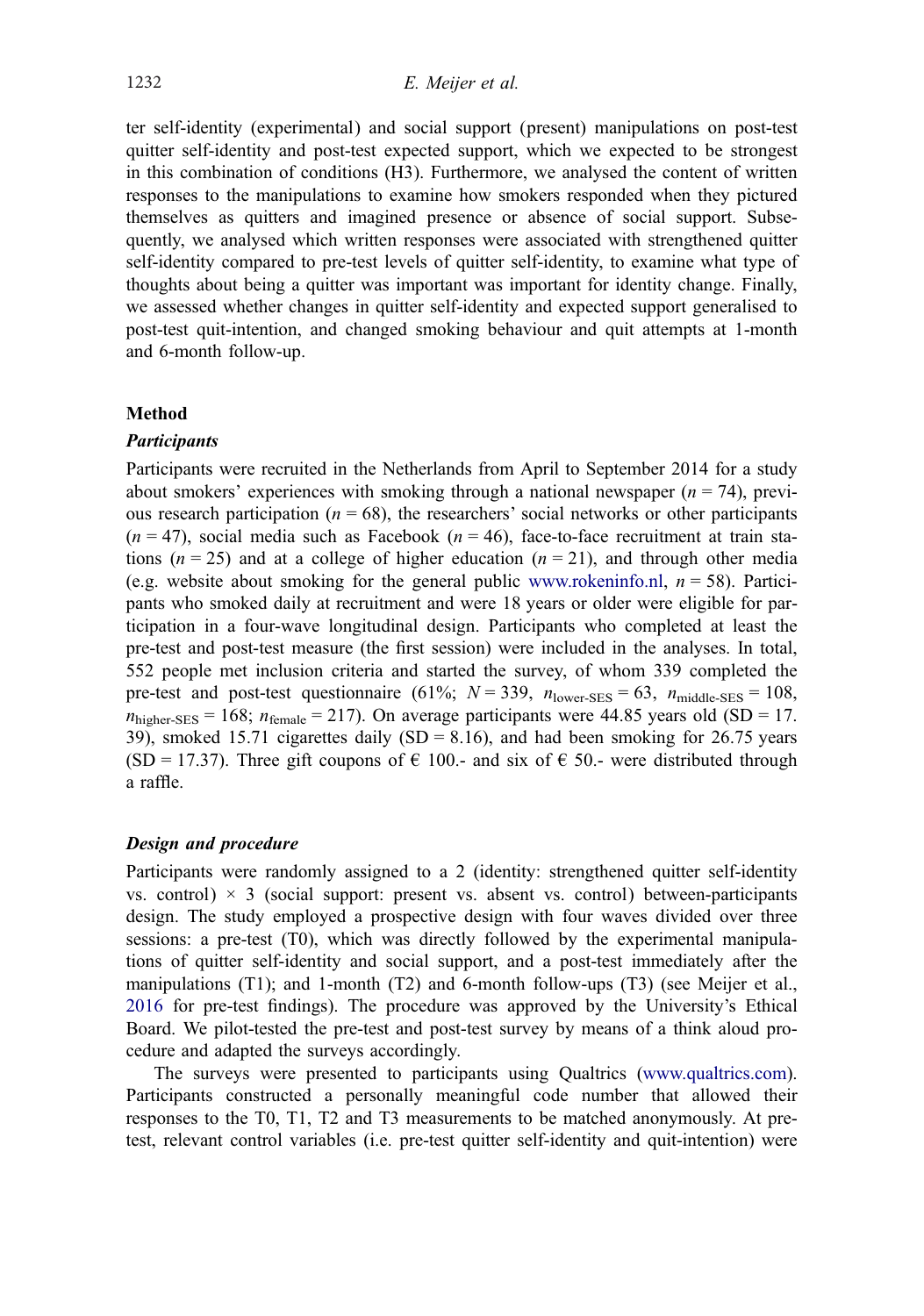<span id="page-5-0"></span>measured. Participants were also asked to indicate the particular types of social support for quitting smoking they would most desire from the people who are important to them (see below). Quitter self-identity (vs. control) was then manipulated, followed by the social support manipulation (social support present vs. absent vs. control). The manipulations of quitter self-identity and social support were followed by manipulation checks for social support, and measures of post-test quitter self-identity and expected social support. Taken together, completion of the pre-test, experimental manipulations, and post-test measurement took on average 50 min. Participants were approached by email to fill out the follow-up questionnaires that assessed changed smoking behaviour and quit attempts.

### Quitter self-identity manipulation

Participants in the strengthening quitter self-identity condition were asked to imagine being in the process of quitting smoking and to write down (through structured questions) all positive aspects that they thought about when thinking of themselves as a quitter. Next, participants were asked to write down the most important of these positive aspects. Similarly, participants in the control condition were asked to imagine washing their hands more often, to write down all positive aspects they thought about when thinking of themselves as washing their hands more often, and to write down the most important aspect of these (see Supplementary materials A for the full text of the manipulation).

#### Social support manipulation

The content of the vignettes in the social support manipulation was based on each participant's preference for particular types of social support. As part of this procedure, participants selected at pre-test which three types, from twenty pre-described types of social support for quitting smoking, they would most desire from the people important to them (see Meijer et al., [2016](#page-20-0) for frequencies). The items were based on the Partner Interaction Questionnaire (Cohen & Lichtenstein, [1990](#page-19-0)). A principal component analysis showed three components in the data, reflecting positive support (e.g. 'Compliment me on not smoking'), negative support (e.g. 'Criticize my smoking if I would smoke') and a third practical support factor (e.g. 'Participate in an activity that keeps me from smoking'; see also Meijer et al., [2016](#page-20-0)). During the manipulation participants in the support present (absent) condition were presented with a tailored vignette describing that they would often (almost never) receive their three desired types of social support if they were in the process of quitting smoking. Participants in the social support control condition read a short story about the heart and blood circulation that did not involve social support. Participants in all conditions were then asked to write about how they would feel in the situation and how it would affect them (see Supplementary materials B for the full text of the manipulation).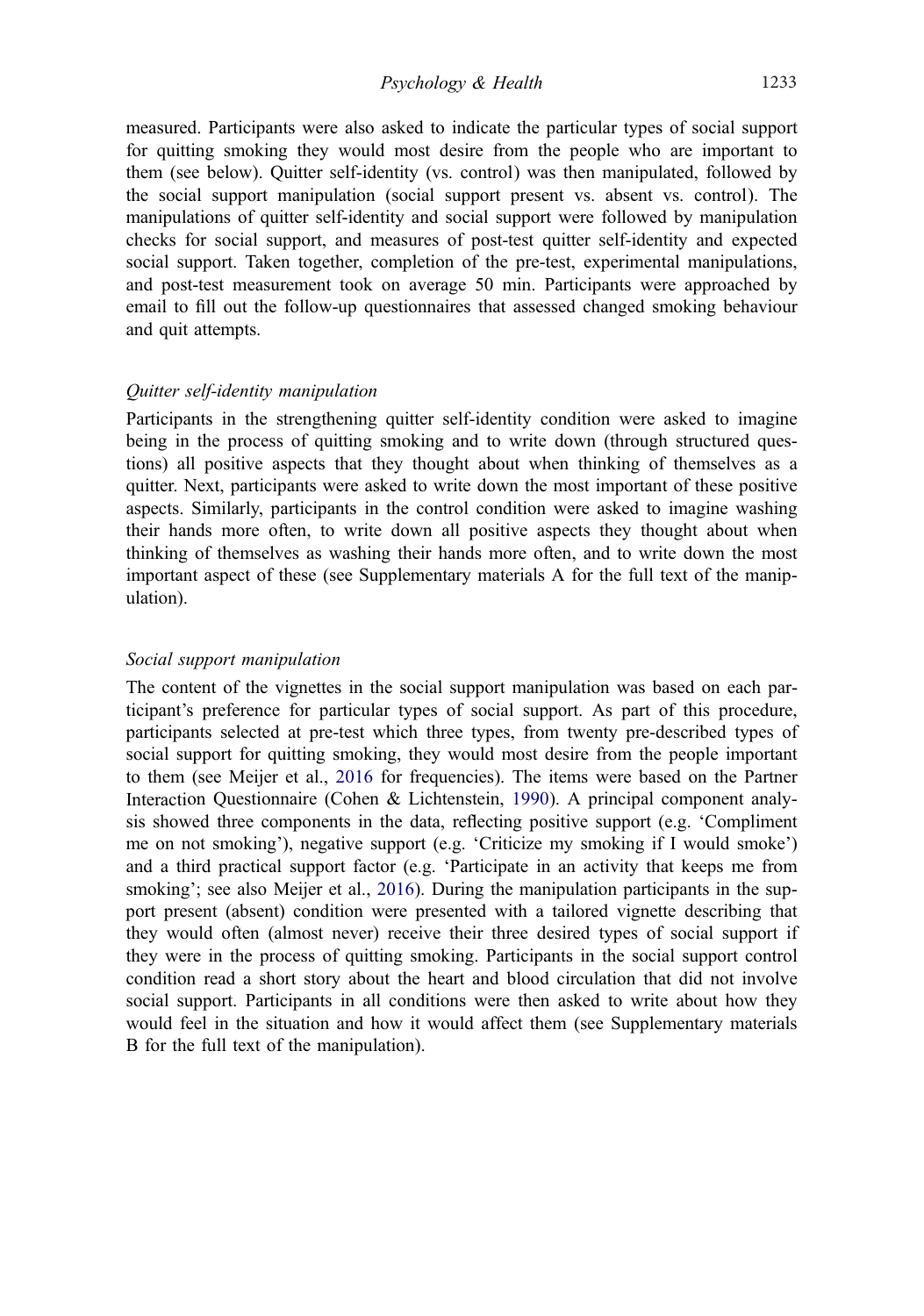# <span id="page-6-0"></span>Measures

The variables were measured in the order described below, except that post-test quitter self-identity was measured after the social support manipulation checks and expected support.

# Pre-test (T0)

# Background and control variables

Demographics. We asked participants' gender, age, highest attained educational level (socio-economic status), number of cigarettes smoked per day and number of years smoking.

Quit-intention. Following Dijkstra, Bakker, and De Vries [\(1997](#page-19-0)), participants were asked when (if at all) they intended to quit smoking: 'I intend to [1] 'quit within 1 month'; [2] 'quit within 6 months'; [3] 'quit within 2 years'; [4] 'quit within 5 years'; [5] 'quit within 10 years'; [6] 'quit sometime ever, but not within 10 years'; [7] 'always continue smoking, but less'; or [8] 'always continue smoking, and not less'. This variable was recoded such that higher scores indicated stronger quit-intention.

Quitter self-identity. We measured quitter self-identity at pre-test with seven items. We based three items on the four-item Abstainer Self-Concept Scale (Shadel & Mermel-stein, [1996](#page-21-0)) to measure quitter self-identity, that is, 'I am able to see myself as a quitter', 'Quitting smoking belongs with "who I am"', and 'I feel at ease with the idea of being a quitter'. We adapted three items from the Smoker Self-Concept Scale (Shadel & Mermelstein, [1996\)](#page-21-0): 'Quitting is part of my personality (or can be part of my personality)', 'Quitting is a large part of my daily life (or can be a large part of my daily life)' and 'Others can picture me as a quitter', and added 'I would like to be a quitter' (adapted from Tombor et al., [2013\)](#page-22-0). Answer categories ranged from [1] 'strongly disagree' to [5] 'strongly agree'  $(\alpha = .86)$ .

# Post-test (T1)

## Social support manipulation checks

Manipulation checks were measured among participants in the support present and absent conditions. To check whether participants read carefully, participants were asked what they had imagined [1] 'I received no support at all'  $-$  [7] 'I received much support'. Second, to examine whether participants successfully imagined the support situations, two items assessed credibility of imagined social support, that is, 'I can easily imagine the situation' and 'I find the situation credible'  $(r = .65, p < .001)$ , [1] 'not at all' to [7] 'very much'.

# Outcome variables

Quitter self-identity. Two items measured post-test quitter self-identity, that is, 'Quitting smoking within 6 months fits with who I am' and 'Quitting smoking within 6 months fits with how I want to live', [1] 'strongly disagree' – [5] 'strongly agree' (adapted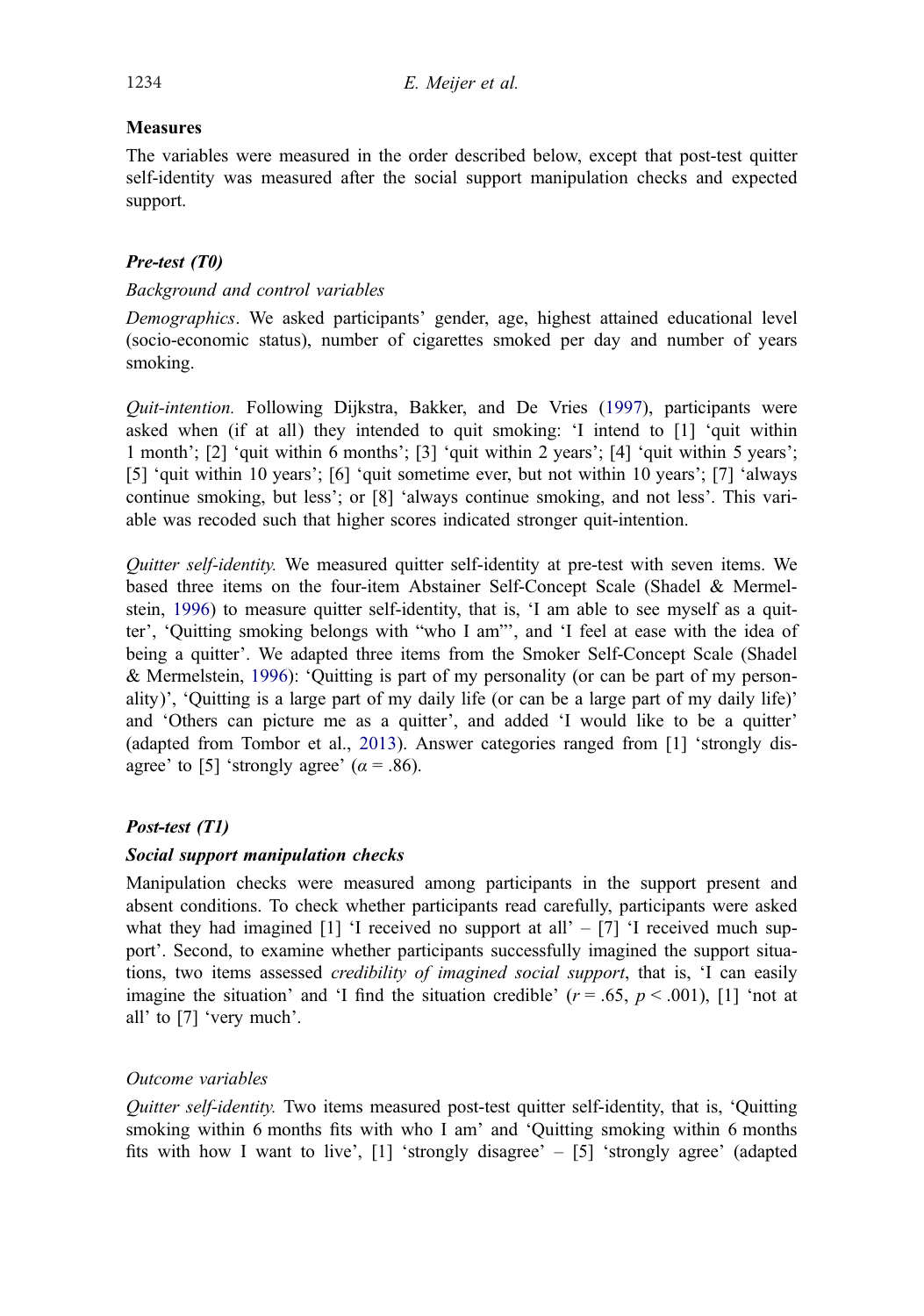from Van den Putte et al., [2009](#page-22-0)),  $r = .52$ ,  $p < .001$ . To prevent consistency bias and social desirability bias, different items were used compared to the pre-test. Given that the same measures for quitter self-identity were used in the control condition and the experimental condition, the condition comparison was on the same measure.

Expected social support. Expected support for quitting was assessed with three questions ( $\alpha$  = .82), for example 'If I would attempt to quit smoking, people around me will strongly support me', [1] 'completely disagree' – [7] 'completely agree'.

Quit-intention. See pre-test.

## Follow-ups (T2 and T3)

Outcome variables

Changed smoking behaviour. Participants were asked whether, since one month ago (T2) and since half a year ago (T3), they smoked [1] 'much less' – [5] 'much more'.

*Quit attempts*. Quit attempts were assessed at 1-month  $(T2)$  and 6-month follow-up (T3) with the item 'Did you undertake a quit attempt of at least 24 h since you filled out the first questionnaire?'.

## Statistical analyses

We first conducted preliminary and main analyses to test the hypotheses, followed by secondary (qualitative) analyses of the written responses to the manipulations. We tested and found that assumptions of all analyses were met.

## Preliminary analyses

We examined whether participants who completed the pre-test and post-test measures differed from those who did not, using one-way ANOVAs and Chi-square analyses. One-way ANOVAs and Chi-square test were then used to test for pre-test differences between experimental conditions to examine effectiveness of random assignment. Two 2-way ANOVAs were used for the manipulation checks, where we examined effects of the support manipulation (present/absent, not relevant for control) and identity manipulation (strengthened/control) on imagined support and credibility of support.

## Main analyses for identity and social support

To examine whether post-test quitter self-identity was successfully strengthened, we performed an ANCOVA with the identity and support manipulations as independent factors, pre-test quitter self-identity as a covariate, and post-test quitter self-identity as dependent variable (H1, H3). To examine whether expected social support for quitting smoking was successfully strengthened, we performed an ANOVA with the identity and support manipulations as independent factors, and expected social support as dependent variable (H2, H3).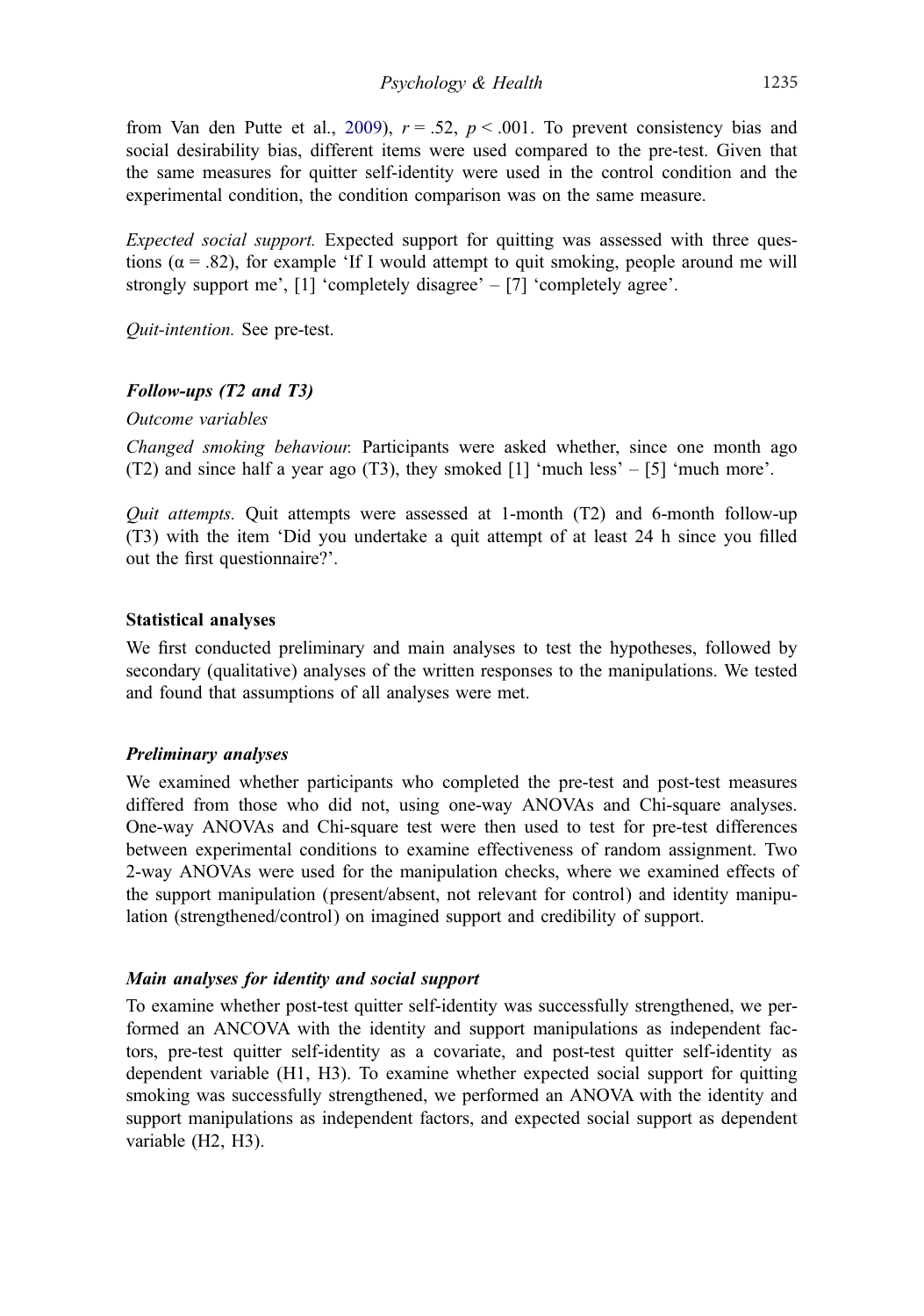## <span id="page-8-0"></span>Secondary analyses for identity

We examined the content of written responses to the quitter self-identity manipulation and examined which responses were associated with increases in quitter self-identity. A coding scheme was developed to capture presence of relevant categories in the responses to the identity manipulation (see Supplementary materials C). Cohen's Kappa values were calculated for interrater agreement on a random subset of 20% of cases. We evaluated the interrater agreement based on the criteria by Landis and Koch [\(1977](#page-20-0)), that is, a Kappa of .01–.20 indicates slight agreement, .21–.40 fair, .41–60 moderate, .61–.80 substantial, and .81–1.00 indicates (almost) perfect agreement. For dichotomous variables prevalence and bias indices were calculated, as these may effect (and explain) Kappa values.

We then performed hierarchical linear regression analyses among participants in the strengthened quitter self-identity condition to predict post-test quitter self-identity. Pretest quitter self-identity was entered as a control variable in Step 1, and sets of related coded variables were added as Step 2 in four separate regression models (we could not include all predictors at once as this requires a larger sample). Specifically, we added links between quitting and identity in Model 2A, emotions related to smoking and quitting in a separate Model 2B, reasons to become a quitter in a separate Model 2C, and motivation of reasons to become a quitter in terms of approach or avoidance in a separate model 2D. Each set of predictor variables (e.g. emotions) was therefore controlled for pre-test quitter self-identity, but not for other sets of predictors (e.g. reasons). Only categories that were coded as present in responses of at least 10% of participants and had sufficient interrater reliability (kappa  $\geq$  .60) were used in the regression analyses.

## Secondary analyses for social support

We also examined the content of responses to the social support manipulation. The coding scheme to capture relevant categories in the responses to the social support manipulation was developed in the same way as was done for the identity manipulation (see Supplementary materials C).

#### Analyses for quit-intention and quitting behaviour

To examine whether the manipulations affected quit-intentions (T1) and changed smoking behaviour (T2, T3), we performed ANCOVAs with the identity and support manipulations as independent factors, and pre-test quitter self-identity as covariate (H4, H5). Finally, Chi-square analyses were performed to assess associations between the manipulation conditions and quit attempts (H4, H5).

## **Results**

## Attrition analyses

Attrition was not significantly related to the conditions of the identity manipulation  $(\chi^2(1) = .51, p = .48, V = .04)$  nor the social support manipulation  $(\chi^2(2) = 2.92,$  $p = .23$ ,  $V = .09$ ), nor to gender and the number of cigarettes smoked daily. Participants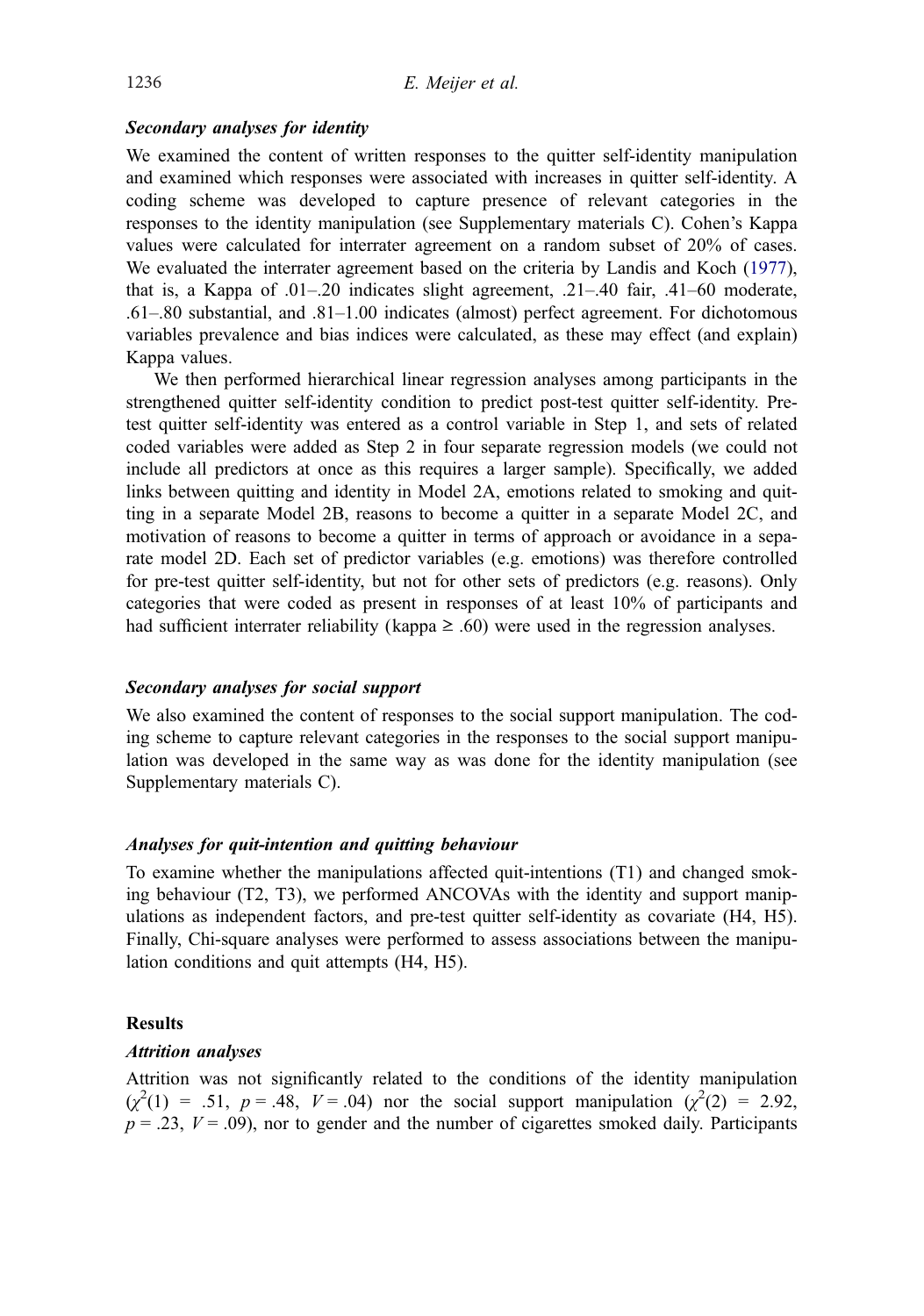were significantly more likely to drop out if they were younger and had been smoking for fewer years (see Supplementary materials D).

### Preliminary analyses

#### Pre-test differences

The conditions did not differ significantly in terms of age, years smoked and number of cigarettes smoked per day (see Supplementary materials E). However, we found marginally significant interactions between identity and support conditions on pre-test quitter self-identity ( $p = .06$ ) and quit-intention ( $p = .07$ ). Additional analyses of simple main effects showed that, within the support present condition, pre-test quitter self-identity  $(F)$  $(1,318) = 6.18$ ,  $p = .01$ ,  $\eta_p^2 = .02$ ) and quit-intention  $(F(1,318)) = 4.28$ ,  $p = .04$ ,  $\eta_p^2 = .01$ ) were stronger in the strengthened quitter self-identity condition than in the control condition.

#### Compliance with instructions

Fifteen participants did not comply with instructions for the identity manipulation and were excluded from the main analyses. Of these, nine participants explicitly denied quitter identity (see Secondary analyses), whereas others wrote question marks or 'not applicable'. Participants who did not comply were significantly older, had been smoking longer, and had weaker quitter self-identities at pre-test than other respondents (see Supplementary materials F).

#### Manipulation checks for social support

Participants in the support present condition imagined stronger support and rated the vignette as more credible than participants in the support absent condition, such that the manipulation of social support was successful (see Table [1](#page-10-0)). No effects of the identity manipulation and no interactions between support and identity on imagined support or credibility were found.

Furthermore, while 26 participants in the support absent condition scored above the scale midpoint (indicating high social support imagined), and 12 participants in the support present condition scored below the scale midpoint (indicating low support imagined), results for post-test quitter self-identity, credibility of support and expected social support were similar when these participants were excluded from the analyses.

## Quitter self-identity

#### Main analysis

A marginally significant effect of the quitter self-identity manipulation was found, such that participants in the strengthened quitter self-identity condition had stronger quitter self-identities at post-test than participants in the control condition (H1, see Table [1](#page-10-0)). Pre-test quitter self-identity was strongly and positively associated with post-test quitter self-identity ( $b = .74$ ,  $p < .001$ ,  $\eta_p^2 = .42$ ). We found no significant differences in strength of post-test quitter self-identity between the conditions of the support manipula-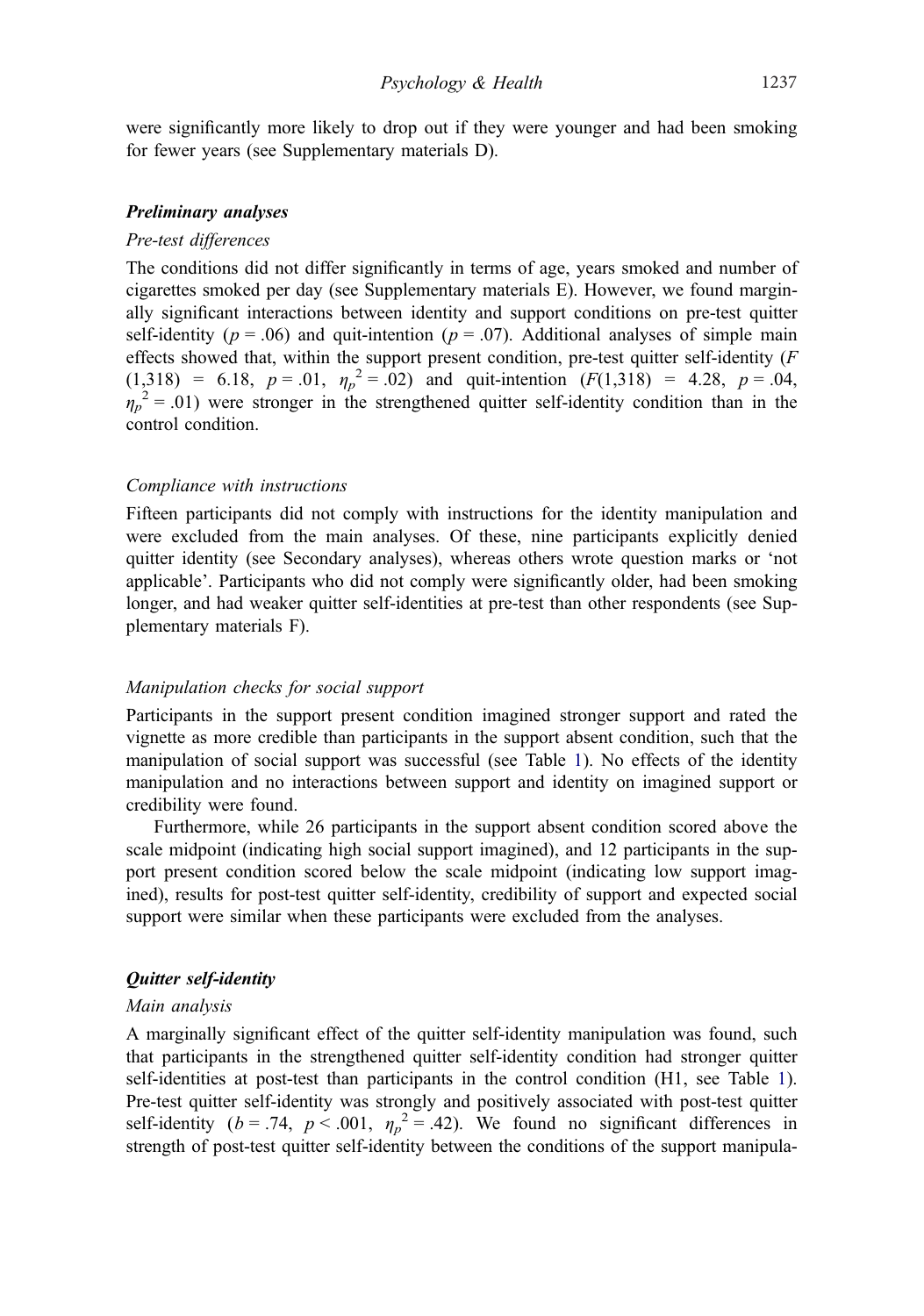| Table 1. Differences between<br>$\text{AN(C)OVAs} (N = 218 - 324).$ |                                                                                                                                                      |                                                                                                                                                      | experimental conditions on manipulation checks, quitter self-identity and expected social support (post-test): Two-way          |                                                                                                                                                                             |                                                                                                                                                                                                                                                   |
|---------------------------------------------------------------------|------------------------------------------------------------------------------------------------------------------------------------------------------|------------------------------------------------------------------------------------------------------------------------------------------------------|---------------------------------------------------------------------------------------------------------------------------------|-----------------------------------------------------------------------------------------------------------------------------------------------------------------------------|---------------------------------------------------------------------------------------------------------------------------------------------------------------------------------------------------------------------------------------------------|
| Manipulation condition                                              |                                                                                                                                                      |                                                                                                                                                      | Mean (Standard deviation)                                                                                                       |                                                                                                                                                                             |                                                                                                                                                                                                                                                   |
| Social support Identity                                             |                                                                                                                                                      | Quitter self-identity                                                                                                                                | Imagined social support <sup>b</sup>                                                                                            | Credibility of social<br>support <sup>b</sup>                                                                                                                               | Expected social support                                                                                                                                                                                                                           |
| Present                                                             | $\overline{4}$<br>Quiter $(n = 4$<br>Control $(n = 6)$                                                                                               | $3.57(.77)$<br>$3.08(.92)$                                                                                                                           | 5.27 (1.58)<br>5.32 (1.46)                                                                                                      | 5.26 (1.18)<br>5.13 (1.18)                                                                                                                                                  | 5.05 (1.25)<br>5.29 (1.15)                                                                                                                                                                                                                        |
| Absent                                                              | Control $(n = 63)$<br>Total $(n = 107)$<br>Quitter $(n = 48)$<br>Control $(n = 63)$<br>Total $(n = 111)$<br>Quitter $(n = 58)$<br>Quitter $(n = 58)$ |                                                                                                                                                      | 5.30 (1.50) <sup>c</sup><br>3.35 (1.82)<br>2.94 (1.46)<br>$(1.63)^c$<br>3.12(                                                   | $\frac{5.19}{4.70} \frac{(1.15)^d}{(1.47)}$<br>4.58 (1.58)<br>$4.63(1.53)^d$                                                                                                |                                                                                                                                                                                                                                                   |
| Control                                                             |                                                                                                                                                      | <b>856646669</b>                                                                                                                                     |                                                                                                                                 |                                                                                                                                                                             | $\begin{array}{l} 5.19\ (1.19)\\ 5.01\ (1.11)\\ 4.80\ (1.23)\\ 4.89\ (1.21)^{2}\\ 5.44\ (1.21)^{2}\\ 4.42\ (1.22)\\ 5.44\ (1.23)^{2}\\ 5.43\ (1.23)^{2}\\ 5.15\ (1.24)\\ 5.15\ (1.24)\\ 5.15\ (1.24)\\ 5.15\ (1.25)\\ 5.15\ (1.27)\\ \end{array}$ |
| Total                                                               | 174<br>Total $(n = 106)$<br>Quitter $(n = 150)$<br>Control $(n =$                                                                                    | Quitter self-identity<br>(93)<br>3.14                                                                                                                | Imagined social support <sup>b</sup><br>4.13 (1.88)<br>4.27 (1.95)<br>ANCOVA <sup>a</sup>                                       | Credibility of social<br>4.97 (1.34)<br>4.86 (1.42)                                                                                                                         | Expected social support<br><b>ANOVAS</b>                                                                                                                                                                                                          |
| Independent<br>variable                                             | Support condition<br>Identity condition<br>Identity*support<br>interaction                                                                           | $F(1,317) = 3.09, p = .08,$<br>$\eta_p^2 = .01$<br>$F(2,317) = 1.12, p = .33,$<br>$\eta_p^2 = .01$<br>$F(2,317) = .25, p = .78,$<br>$\eta_p^2 < .01$ | $F(1,214) = .75, p = .39, \eta_p^2$<br>$F(1,214) = 100.04, p \n.001, \eta_p^2 = .32\nF(1,214) = 1.16, p = .28,\n\eta_p^2 = .01$ | $F(1,214) = 8.98, p < .01,$<br>$\eta_p^2 = .04$<br>$F(1,214) < .01, p = .98,$<br>$\eta_p^2 < .01$<br>$F(1,214) = .43, p = .51,$<br>$\eta_p^2 < .01$<br>support <sup>b</sup> | $\vec{F}(2,318) = 4.94, p = .01,$<br>$\eta_p^2 = .03$<br>$\vec{F}(2,318) = .89, p = .41,$<br>$\eta_p^2 = .01$<br>$F(1,318) < .01, p = .97,$<br>$\eta_p^2 < .01$                                                                                   |
| مست 1:A مست 2: المست 2: المست 1: NT                                 | اد ما ابن                                                                                                                                            | ومرادا المعام والمناسب ومستغلظ ومحمد                                                                                                                 | والمتلفظ والمتناسب والمستشمر ومستنبذ                                                                                            | کم<br>د<br>and the distance of all films.                                                                                                                                   |                                                                                                                                                                                                                                                   |

Notes: Significant differences between conditions are indicated by superscripts, with the same superscript indicating a difference at Notes: Significant differences between conditions are indicated by superscripts, with the same superscript indicating a difference at  $p < 0.05$ .<br><sup>a</sup>Pre-test quitter self-identity was included as a covariate.<br><sup>b</sup>Participan

aPre-test quitter self-identity was included as a covariate. bParticipants in the control condition of the social support manipulation did not answer this question.

# <span id="page-10-0"></span>1238 E. Meijer et al.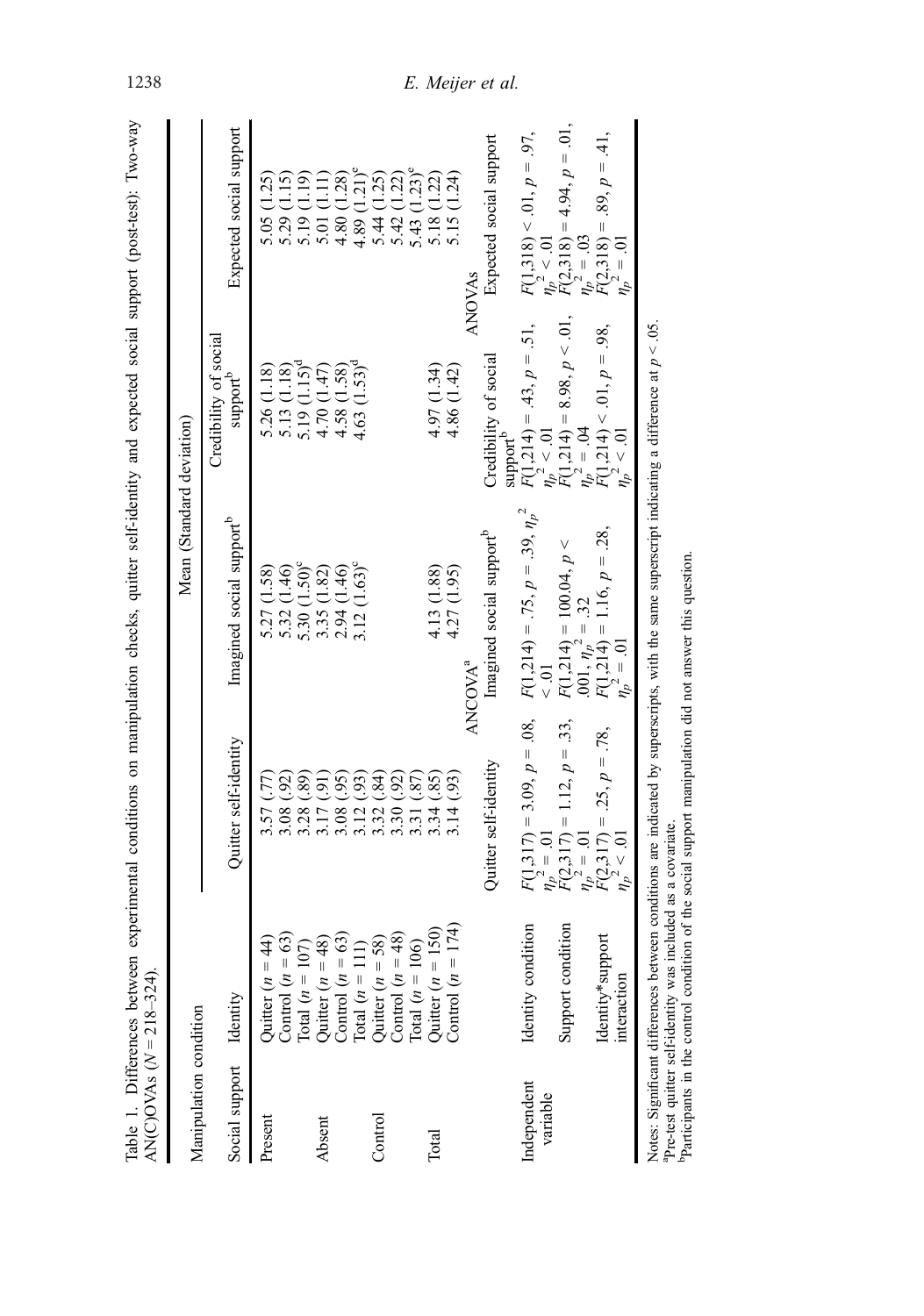tion and, in contrast to H3, no interaction between the identity and support manipulations. In sum, means on post-test quitter self-identity were in the hypothesised direction, although the effect was only marginally significant.<sup>[1](#page-19-0)</sup>

# Secondary analyses: Analyses of written responses to the quitter self-identity manipulation

Content of responses to the identity manipulation. Interrater reliability of responses to the experimental condition of the quitter self-identity manipulation ranged from substantial to almost perfect for about two-thirds of the variables. Results showed that participants most often wanted to be quitters for health (84%), finances (56%), personal hygiene (35%) and physical condition reasons (30%; see Table [2](#page-12-0)). The majority of participants mentioned these reasons only with respect to the present (55%), and a substantial subgroup mentioned reasons relevant to the present as well as the future (22%). Moreover, half of participants mentioned reasons that were a combination of positive aspects of quitting (approach) and negative aspects of smoking (avoidance), although a substantial subgroup only mentioned approach reasons (30%). Emotions in relation to smoking and quitting were rarely mentioned. Those who did mention emotions wrote about negative smoking-related emotions (12%) or positive quitting-related emotions (7%). Almost half of participants (43%) made an explicit and positive link between quitting and their self-perception of the person they are (e.g. quitting fits with self-perception as being positive, determined, independent, brave, etc.), and almost half of participants (48%) explicitly linked quitting to their lifestyle (e.g. having a healthy and conscious lifestyle). A small number of participants (9%) explicitly denied a quitter self-identity (e.g. 'I am not someone who quits smoking') or self-labelled as smoker (e.g. 'I am a smoker').

Responses and strengthened quitter self-identity. Results showed that those with stronger pre-test quitter self-identities had stronger quitter self-identities after the manipulation (see Table [3,](#page-13-0) Step 1). Above the effect of pre-test quitter self-identity, quitter selfidentity was strengthened among participants who linked quitting smoking to their lifestyle (e.g. healthy), but not among participants who linked quitting smoking to their self-perception as a person (e.g. determined; Model 2A). Furthermore, no effects of smoking-related negative emotions were found (Model 2B). Quitter self-identity was strengthened among participants who wanted to become a quitter for health reasons (Model 2C), but other reasons for becoming a quitter were not associated with strengthened identity. Finally, quitter self-identity was strengthened among participants whose reasons were approach-motivated, or both approach-motivated and avoidance-motivated (Model 2D). Quitter self-identity was not strengthened when reasons were only avoidance-motivated, that is, only reasons that included positive aspects of quitting were associated with strengthened quitter self-identity.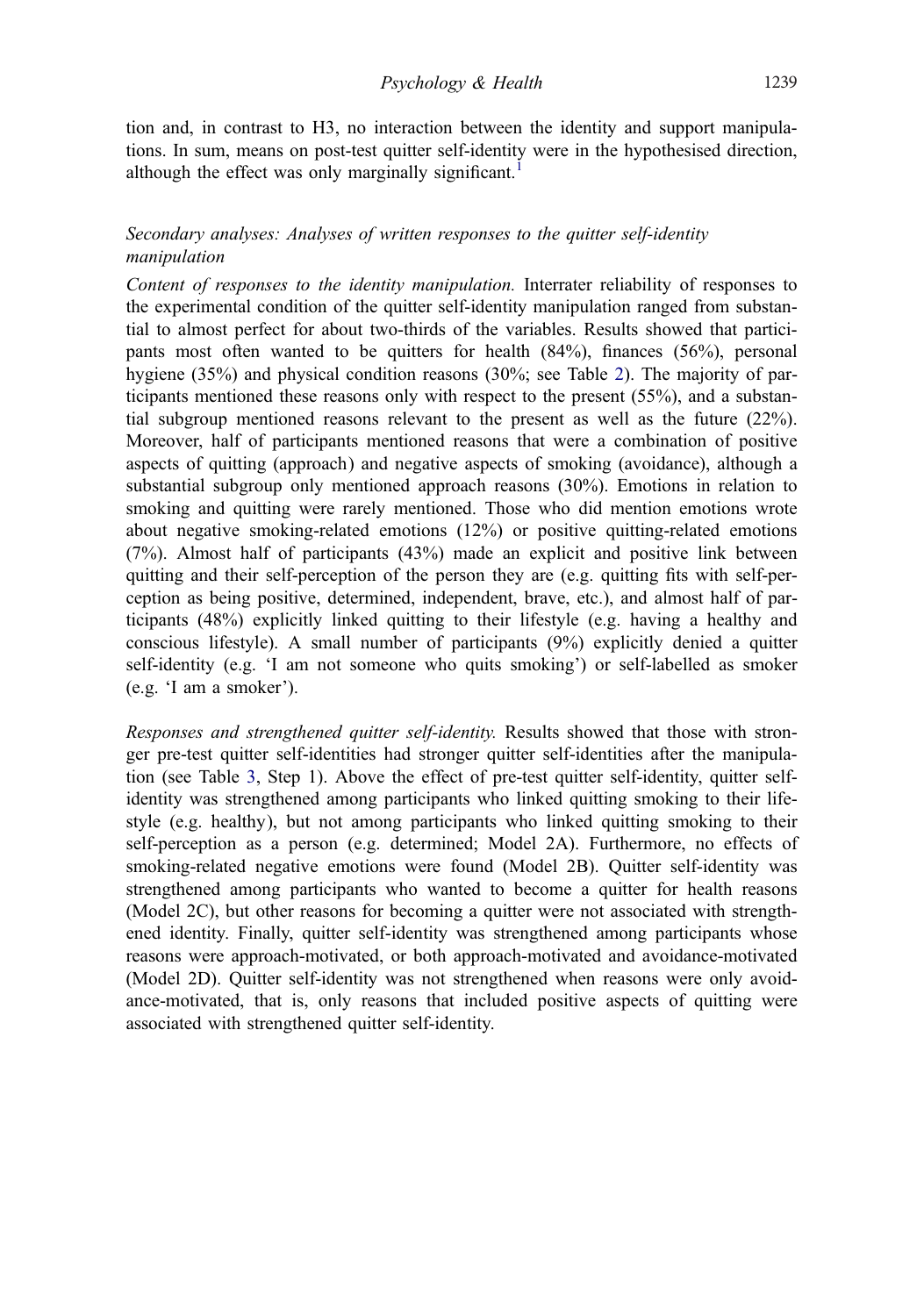|                                          |                               |                                                                |                                                                                                          |                 | Interrater reliability           |                    |
|------------------------------------------|-------------------------------|----------------------------------------------------------------|----------------------------------------------------------------------------------------------------------|-----------------|----------------------------------|--------------------|
| Category                                 | Subcategory                   | Code                                                           | Frequency (%)                                                                                            | ×               | Prevalence                       | Bias               |
| Reasons to become quitter                | Content                       | Finances<br>Health                                             | $(83.6\%)$<br><b>138</b><br>92 <sub>1</sub>                                                              | ****.<br>74**** | .55                              | $\frac{3}{2}$      |
|                                          |                               | Personal hygiene                                               | $(55.8%)$<br>$(35.2%)$<br>58 <sub>1</sub>                                                                | $1.00***$       | 38                               |                    |
|                                          |                               | Physical condition                                             | $(30.3\%)$<br>50 <sub>1</sub>                                                                            | $****06$ .      |                                  |                    |
|                                          |                               | Personal environment                                           | $(19.4\%)$<br>32                                                                                         | $.87***$        |                                  |                    |
|                                          |                               | <b>Dependence</b>                                              | $(19.4\%)$<br>32                                                                                         | $67***$         | 52558                            | <u>saaausaassa</u> |
|                                          |                               | Own convenience                                                | 16.4%<br>27                                                                                              | $.37**$         |                                  |                    |
|                                          |                               | Example                                                        | $12.1\%$<br>$\overline{c}$                                                                               | $1.00***$       |                                  |                    |
|                                          |                               | Social nuisance                                                | $12.1\%$<br>$\overline{20}$                                                                              | $71***$         | 572                              |                    |
|                                          |                               | Self-esteem                                                    | $11.5\%$<br>$\overline{\mathcal{C}}$                                                                     | $***19.$        |                                  |                    |
|                                          |                               | Social desirability                                            | $(10.3\%)$<br>$\overline{D}$                                                                             | $39*$           | $\ddot{q}$ $\ddot{6}$ $\ddot{8}$ |                    |
|                                          |                               | Social convenience                                             |                                                                                                          | $43*$           |                                  |                    |
|                                          |                               | Time                                                           | $\begin{pmatrix} 1 & 0.39 & 0 \\ 0 & 0.39 & 0 \\ 0 & 0 & 0 \\ 0 & 0 & 0 \end{pmatrix}$<br>$\overline{q}$ | $47**$          |                                  |                    |
|                                          |                               | Future motherhood <sup>a</sup>                                 |                                                                                                          |                 |                                  |                    |
|                                          |                               | Outcast <sup>a</sup>                                           | $(2.4\%)$                                                                                                |                 |                                  |                    |
|                                          |                               | Slerer <sup>a</sup>                                            | $(.6\%)$                                                                                                 |                 |                                  |                    |
|                                          |                               | $Sex^{a}$                                                      | (.6%)                                                                                                    |                 |                                  |                    |
|                                          | Temporal orientation          | Present                                                        | $(55.2\%)$<br>$(22.4\%)$<br>$(21.8\%)$<br>$\overline{\sigma}$                                            | 52***           |                                  |                    |
|                                          |                               | $P$ resent + future                                            | 37(                                                                                                      |                 |                                  |                    |
|                                          |                               | Unclear                                                        | 36 <sub>1</sub>                                                                                          |                 |                                  |                    |
|                                          |                               | Future                                                         | (0.69)                                                                                                   |                 |                                  |                    |
|                                          | Approach/avoidance motivation | Approach and avoidance                                         | (49.7%)<br>(30.3%)<br>$\overline{82}$<br>50 <sub>1</sub>                                                 | $72***$         |                                  |                    |
|                                          |                               | Approach<br>Jnclear                                            | $(10.9\%)$                                                                                               |                 |                                  |                    |
|                                          |                               | Avoidance                                                      | $rac{8}{15}$                                                                                             |                 |                                  |                    |
| Emotions related to smoking and quitting |                               | Negative about smoking                                         | $(9.1\%)$<br>$(12.1\%)$<br>$\overline{20}$                                                               | $87***$         |                                  |                    |
|                                          |                               | Positive about quitting                                        | (6.7%)                                                                                                   | $-0.4$          | 550                              | sas                |
|                                          |                               | Positive about smoking<br>Negative about quitting <sup>a</sup> | .8%<br>೦<br>೧ ೧                                                                                          | $***8$          |                                  |                    |
|                                          |                               |                                                                | $1.2\%$                                                                                                  |                 |                                  |                    |
| Links between quitting and identity      |                               | ink lifestyle                                                  | $(48.5%)$<br>$(43.0%)$<br>$\overline{80}$                                                                | $87***$         | $\ddot{.}$                       | $rac{6}{13}$       |
|                                          |                               | Link self-perception                                           |                                                                                                          | $.63***$        | $\infty$                         |                    |
|                                          |                               | Denial quitter identity <sup>a</sup>                           | (8.5%)<br>$\overline{4}$                                                                                 |                 |                                  |                    |

# <span id="page-12-0"></span>1240 E. Meijer et al.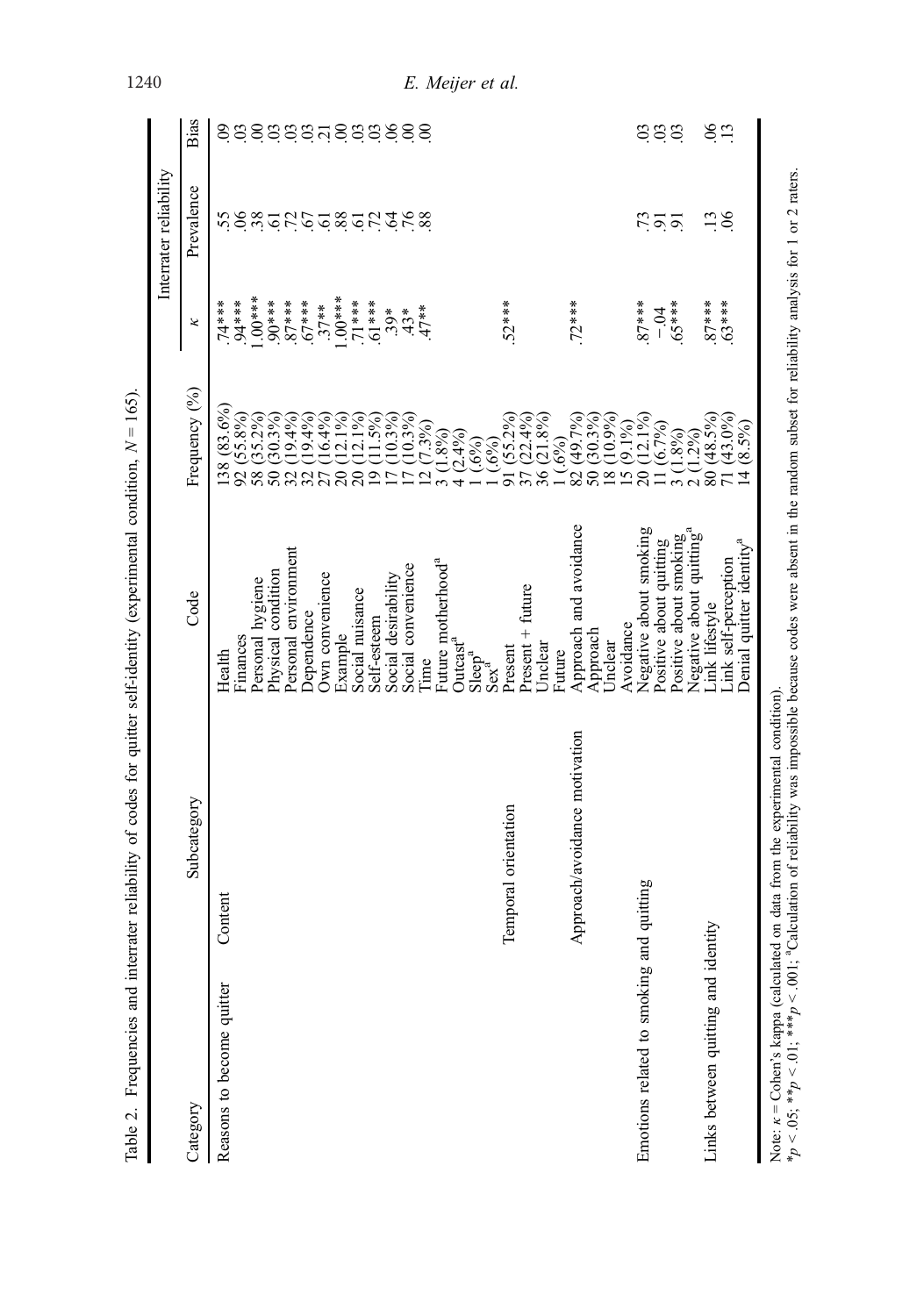| Predictor               |                              |                                      | b(SE)             | B         |
|-------------------------|------------------------------|--------------------------------------|-------------------|-----------|
| Step 1                  |                              | Pre-test quitter self-identity       | $.86$ (.06)***    | $.74***$  |
| Model<br>2A             |                              | Link self-perception                 | $-.02$ (.10)      | $-.22$    |
|                         |                              | Link lifestyle                       | $.32$ $(.10)**$   | $.17**$   |
| Model<br>2B             |                              | Smoking-related negative<br>emotions | .12(.15)          | .04       |
| Model<br>2 <sub>C</sub> | Reasons to become<br>quitter | Health                               | $.28(.14)$ *      | $.11*$    |
|                         |                              | Finances                             | $-.02$ $(.10)$    | $-.01$    |
|                         |                              | Personal hygiene                     | .11(.12)          | .06       |
|                         |                              | Physical condition                   | .12(.11)          | .06       |
|                         |                              | Personal environment                 | $-.10(.15)$       | $-.04$    |
|                         |                              | Dependence                           | .04(0.13)         | .02       |
|                         |                              | Example                              | $-.16(.16)$       | $-.06$    |
|                         |                              | Social nuisance                      | $.26$ $(.15)^{+}$ | $.09^{+}$ |
|                         |                              | Self-esteem                          | .10(0.16)         | .03       |
| Model<br>2D             | Motivation of reasons        | Avoidance                            | .05(0.21)         | .02       |
|                         |                              | Approach                             | $.38(.17)^*$      | $.19*$    |
|                         |                              | Avoidance and approach               | $.41$ $(.16)^*$   | $.22*$    |

<span id="page-13-0"></span>Table 3. Explaining post-test quitter self-identity by coding of written responses: Hierarchical linear regression analyses  $(N = 165)$ .

Notes:  $R^2 = .55$  ( $p < .001$ ) for Step 1;  $\Delta R^2 = 0.03$  for Model 2A ( $p = .01$ );  $\Delta R^2 = .00$  for Model 2B ( $p = .45$ );  $\Delta R^2$  = .03 for Model 2C (p = 28);  $\Delta R^2$  = 03 for Model 2D (p = .03).

 $p < 0.10$ ; \*p < .05; \*\*p < .01; \*\*\*p < .001; \*\* Compared to reference category 'Unclear'.

#### Social support

#### Main analyses

In contrast to H2, a two-way ANOVA showed that expected support was not strengthened successfully by the social support manipulation (see Table [1\)](#page-10-0). Tukey post hoc tests showed that expected support was less strong in the support absent condition than in the control condition ( $p < .01$ ), but no significant differences were found between support absent and present ( $p = .17$ ), or the support present and control conditions  $(p = .32)$ . No effects of the identity manipulation and no interaction effect on expected support were found.

#### Secondary analyses: Analyses of written responses to the social support manipulation

We found four different responses in each condition (i.e. positive, negative, positive and negative, neutral/unclear responses; see Table [4\)](#page-14-0). Interrater reliability was almost perfect for responses to the support manipulation ( $\kappa = .88$ ,  $p < .001$ ). Surprisingly, although about two third of participants showed expected responses (i.e. negative response to absence of support and positive response to presence of support), 12% responded positively to absence of support (e.g. they did not want support), and 13% responded negatively to presence of support (e.g. support irritated them). Seven participants who showed such unexpected responses responded incorrectly on the imagined support scale,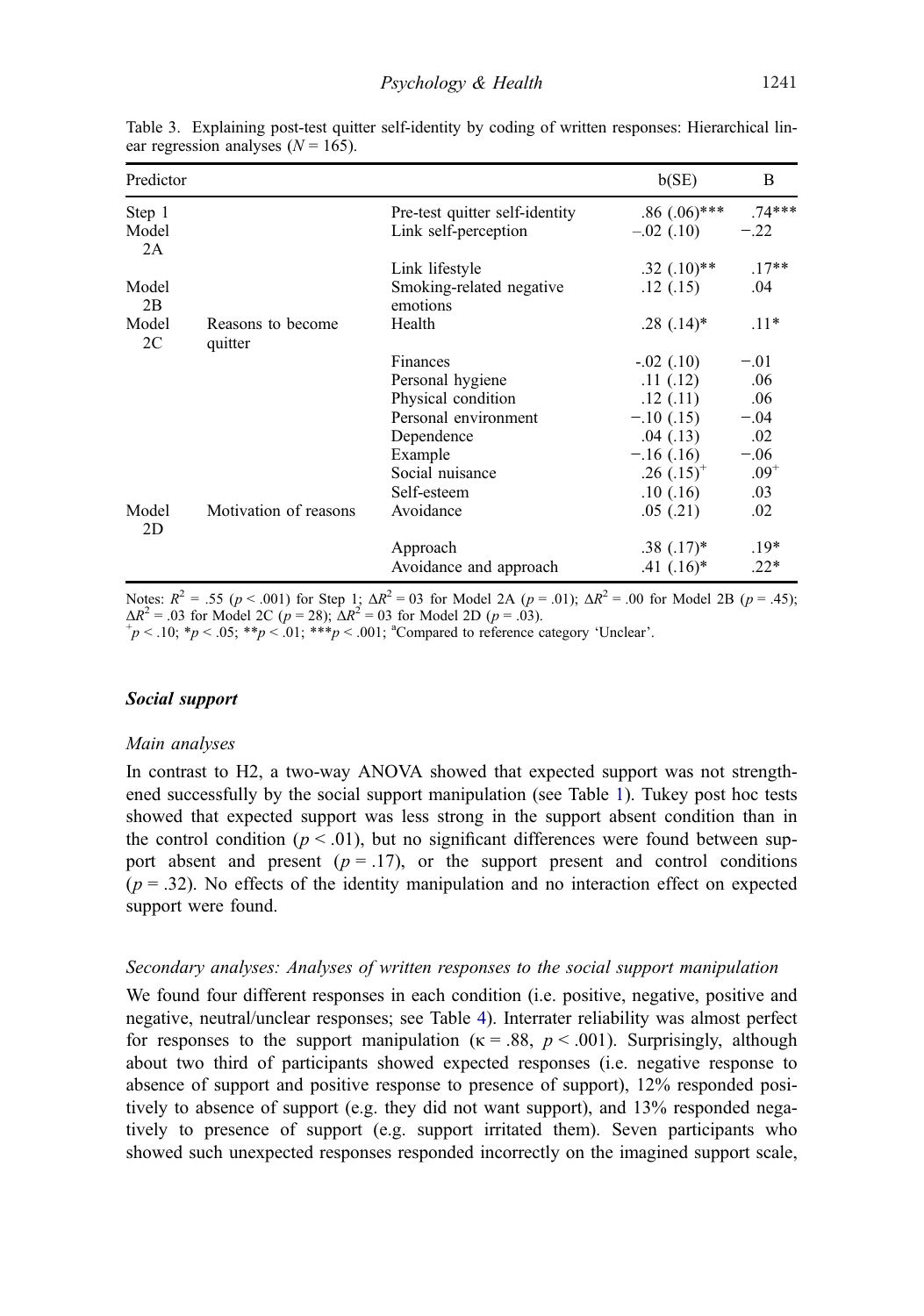|                   | Frequency $(\% )$ |                |               |  |  |
|-------------------|-------------------|----------------|---------------|--|--|
| Code              | Support present   | Support absent | Control       |  |  |
| Positive response | 70 (61.4%)        | $14(12.2\%)$   | 72 (65.5%)    |  |  |
| Negative response | $15(13.2\%)$      | 69 $(60.0\%)$  | 11 $(10.0\%)$ |  |  |
| Mixed Response    | $20(17.5\%)$      | $9(7.8\%)$     | $5(4.5\%)$    |  |  |
| Neutral/unclear   | $9(7.9\%)$        | $23(20.0\%)$   | $22(20.0\%)$  |  |  |

<span id="page-14-0"></span>Table 4. Frequencies of responses to the social support manipulation.

Table 5. Effects of the identity and social support manipulations on post-test quit-intention  $(N = 324)$ , and changed smoking behaviour at 1-month  $(N = 256)$  and 6-month follow-ups  $(N = 173)$ : ANCOVAs.

|                        |          | Means and standard deviations |                            |                                   |                           |                                   |                              |  |
|------------------------|----------|-------------------------------|----------------------------|-----------------------------------|---------------------------|-----------------------------------|------------------------------|--|
| Manipulation condition |          | Quit-intention<br>(post-test) |                            | Changed smoking<br>behaviour (T2) |                           | Changed smoking<br>behaviour (T3) |                              |  |
| Social support         | Identity | N                             | M(SD)                      | N                                 | M(SD)                     | N                                 | M(SD)                        |  |
| Present                | Ouitter  | 44                            | 5.68 $(1.81)$              | 32                                | 2.81(0.74)                | 16                                | 2.63(0.96)                   |  |
|                        | Control  | 63                            | 4.76 (2.44)                | 50                                | 2.95(.55)                 | 36                                | 2.53(0.81)                   |  |
|                        | Total    | 107                           | 5.14(2.24)                 | 82                                | 2.89(0.63)                | 52                                | 2.56(.85)                    |  |
| Absent                 | Quitter  | 48                            | 5.02(2.23)                 | 35                                | 2.80(.58)                 | 27                                | 2.33(1.00)                   |  |
|                        | Control  | 63                            | 4.73(2.06)                 | 56                                | 2.91(0.44)                | 40                                | 2.58(.84)                    |  |
|                        | Total    | 111                           | 4.86(2.13)                 | 91                                | 2.87(.50)                 | 67                                | 2.48(0.91)                   |  |
| Control                | Quitter  | 58                            | 4.93(2.11)                 | 48                                | 2.92(0.58)                | 33                                | 2.82(.81)                    |  |
|                        | Control  | 48                            | 5.54(2.12)                 | 35                                | 2.91(0.74)                | 21                                | 2.62(0.87)                   |  |
|                        | Total    | 106                           | 5.21(2.13)                 | 83                                | 2.92(0.65)                | 54                                | 2.74(0.83)                   |  |
| Total                  | Quitter  | 150                           | 5.18(2.08)                 | 115                               | 2.85(0.63)                | 76                                | 2.61(0.93)                   |  |
|                        | Control  | 174                           | 4.97 (2.24)                | 141                               | 2.92(0.56)                | 97                                | 2.57(0.83)                   |  |
|                        |          |                               |                            |                                   | ANCOVAs <sup>a</sup>      |                                   |                              |  |
| Independent variable   |          |                               | <b>Ouit-intention</b>      |                                   | Changed smoking           |                                   | Changed smoking              |  |
|                        |          |                               | (post-test)                |                                   | behaviour (1-             |                                   | behaviour (6-                |  |
|                        |          |                               |                            |                                   | month follow-up)          |                                   | month follow-up)             |  |
| Identity condition     |          |                               | $F(1,317) = .10,$          |                                   | $F(1,249) = .94,$         |                                   | $F(1,166) = .11,$            |  |
|                        |          |                               | $p=.75, \eta_p^2 < .01$    |                                   | $p=.33, \eta_p^2 < .01$   |                                   | $p=.75, \eta_p^2 < .01$      |  |
| Support condition      |          |                               | $F(2,317) = .43,$          |                                   | $F(2,249) = .33,$         |                                   | $F(1,166) = 1.59$ ,          |  |
|                        |          |                               | $p = .65, \eta_p^2 < .01$  |                                   | $p=.72, \eta_p^2 < .01$   |                                   | $p=.21, \eta_p^2=.02$        |  |
| Identity*support       |          |                               | $F(2,317) = 1.93,$         |                                   | $F(1,249) = .12,$         |                                   | $F(1,166) = 1.43,$           |  |
| interaction            |          |                               | $p=.15, \eta_p^2=.01$      |                                   | $p = .89, \eta_p^2 < .01$ |                                   | $p = .24$ , $\eta_p^2 = .02$ |  |
| Pre-test quitter self- |          |                               | $F(1,317) = 162.98$ ,      |                                   | $F(1,249) = 4.78$ ,       |                                   | $F(1,166) = 7.10$ ,          |  |
| identity               |          |                               | $p < .001, \eta_p^2 = .34$ |                                   | $p = .03, \eta_p^2 = .02$ |                                   | $p = .01, \eta_p^2 = .04$    |  |

<sup>a</sup>Pre-test quitter self-identity was included as a covariate.

suggesting that they found it difficult to imagine the situation presented or did not read carefully. Moreover, 18% showed a mixed (positive and negative) response to support present, and 20% responded neutrally to support absent (e.g. it would not affect them). Finally, 10% responded negatively to the control condition (e.g. describing fear and stress in response to the story about blood circulation), but results were very similar when the analyses for post-test quitter self-identity, imagined support, credibility of support and expected support were repeated without these participants.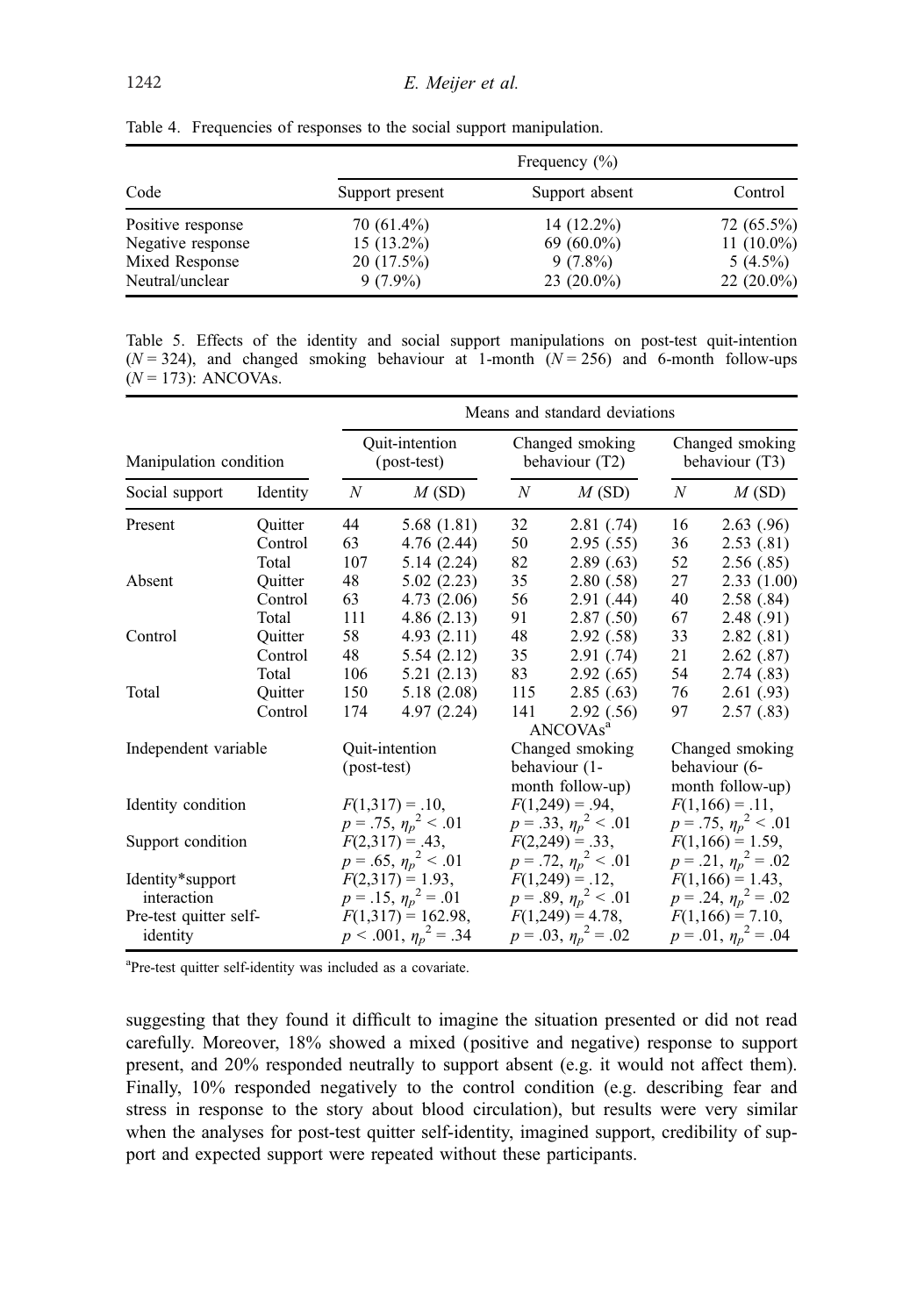|                                                    |          | $n$ (% within condition)                 |                    |                                          |                |
|----------------------------------------------------|----------|------------------------------------------|--------------------|------------------------------------------|----------------|
| Manipulation condition                             |          | Quit attempt (T2)                        |                    | Quit attempt (T3)                        |                |
| Social support                                     | Identity | Yes                                      | No                 | Yes                                      | N <sub>0</sub> |
| Present                                            | Ouitter  | 5(16%)                                   | 27(84%)            | 7(44%)                                   | 9(56%)         |
|                                                    | Control  | 8(16%)                                   | 42 (84%)           | 10(28%)                                  | 26(72%)        |
|                                                    | Total    | 13 $(16%)$                               | 69 (84%)           | 17(33%)                                  | 35 $(67%)$     |
| Absent                                             | Ouitter  | 2(6%)                                    | 33 $(94%)$         | 7(26%)                                   | 20(74%)        |
|                                                    | Control  | 5(9%)                                    | 51 (91%)           | $12(30\%)$                               | 28 (70%)       |
|                                                    | Total    | 7(8%)                                    | 84 (92%)           | 19(28%)                                  | 48 (72%)       |
| Control                                            | Ouitter  | 4(8%)                                    | 44 (92%)           | 9(27%)                                   | 24 (73%)       |
|                                                    | Control  | 3 $(9%)$                                 | 32 $(91\%)$        | 5(24%)                                   | 16(76%)        |
|                                                    | Total    | 7(8%)                                    | 76 (92%)           | 14 $(26%)$                               | 40 (74%)       |
| Total                                              | Ouitter  | 11 $(10\%)$                              | 104 (90%)          | $23(30\%)$                               | 53 (70%)       |
|                                                    | Control  | $16(11\%)$                               | 125(89%)           | 27 (28%)                                 | 70 (72%)       |
|                                                    |          |                                          | $\chi^2$ statistic |                                          |                |
|                                                    |          | Quit attempt (T2)                        |                    | Quit attempt (T3)                        |                |
| Association social support                         |          | $\chi^2(2) = 3.63, p = .16,$             |                    | $\chi^2(2) = .61, p = .74,$              |                |
| manipulation/quit attempts                         |          | $V = .12$                                |                    | $V = .06$                                |                |
| Association identity<br>manipulation/quit attempts |          | $\chi^2(1) = .21, p = .64,$<br>$V = .03$ |                    | $\chi^2(1) = .12, p = .73,$<br>$V = .03$ |                |

Table 6. Effects of the identity and social support manipulations on quit attempts at 1-month  $(N = 256)$  and 6-month follow-ups  $(N = 173)$ : Chi-square tests.

## Quit-intention and quitting behaviour

We also tested for effects of the identity and social support manipulations on post-test quit-intention, and changed smoking behaviour and quit attempts at 1-month and 6 month follow-ups. In line with the small and marginally significant effects on quitter self-identity, we did not find such effects (see Tables [5](#page-14-0) and 6). Specifically, ANCOVAs with pre-test quitter self-identity as a covariate showed no significant effects of the manipulations on post-test quit-intention, and 1-month or 6-month changed smoking behaviour. Chi-square tests showed no significant associations between the manipulations and quit attempts at 1-month follow-up, or between the manipulations and quit attempts at 6-month follow-up.

## **Discussion**

This experimental study was the first to examine whether quitter self-identity could be strengthened through a writing exercise, and whether identification with quitting could be enhanced by expected social support for quitting smoking. The writing exercise that was used as a manipulation of quitter self-identity showed that quitter self-identity was not strengthened sufficiently among the entire group. However, given that previous work found small-to-medium-sized relations between identity and quit-intentions and quitting (e.g. Meijer et al., [2015](#page-20-0)), much stronger effects on quitter self-identity are needed to initiate actual smoking cessation. In line with this, the current writing exercise did not affect quit-intention or quitting behaviour. This calls for improvements in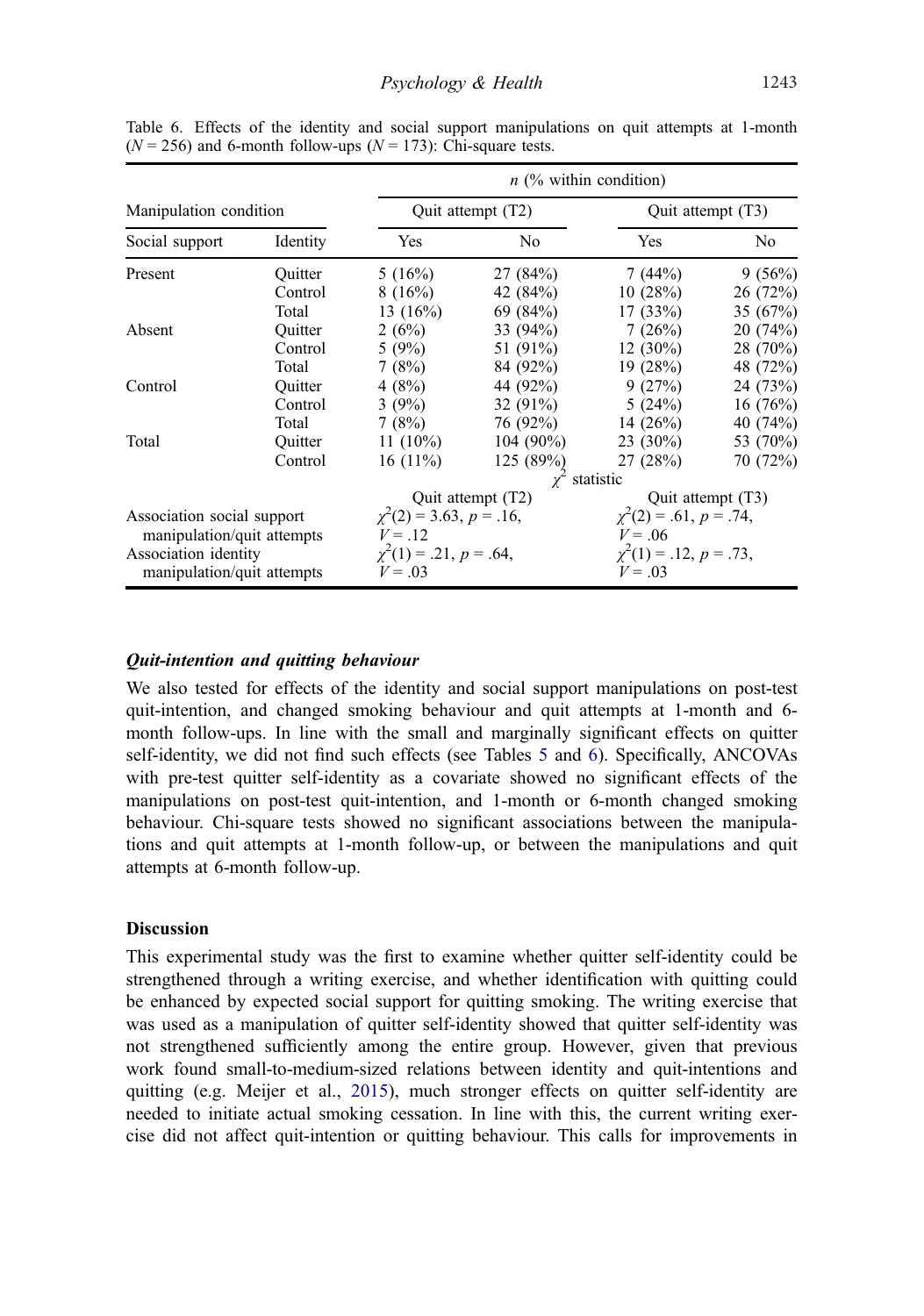<span id="page-16-0"></span>the writing exercise. We further found that nine per cent of participants in the experimental condition did not comply with the instructions of the identity manipulation (e.g. denied quitter identity), suggesting that the approach may not fit a subgroup of smokers. The effect of the identity manipulation was not enhanced by social support (H3). Nevertheless, secondary analyses based on written responses to the writing exercise suggested that subgroups of participants may benefit more (see below).

Participants' written responses to the experimental condition of the quitter self-identity manipulation showed that participants most often wanted to become quitters to improve their health, financial circumstances, personal hygiene or physical condition. Reasons often were a combination of approaching positive aspects of quitting and avoiding negative aspects of smoking. Moreover, about half of participants linked quitting to their lifestyle (e.g. healthy lifestyle), and about half of participants linked quitting to the person they perceived themselves to be (e.g. self-perception as independent). Strengthened quitter self-identity at post-test was associated with an explicit link between quitting and lifestyle, health reasons for becoming a quitter, and reasons including approach of positive aspects of quitting. Approach of positive aspects of quitting likely is closely associated with the (positive) future self as a quitter, whereas negative aspects of smoking are likely related to the (negative) current self as a smoker, and possibly therefore less relevant for strengthening quitter self-identity. Interestingly and unexpectedly, we did not find that quitter self-identity was strengthened among participants who made an explicit and positive link between quitting and their self-perceptions (e.g. quitting fits self-perceptions as independent) compared to those who did not link quitting to their self-perceptions as a person.

The reasons for becoming a quitter found in the current study (e.g. health) corre-spond with reasons for quitting smoking more generally (e.g. McCaul et al., [2006](#page-20-0)). Moreover, our findings correspond with previous studies showing that identity can be strengthened through writing exercises (King, [2001](#page-20-0); Layous et al., [2013](#page-20-0); Murru & Ginis, [2010;](#page-21-0) Ouellette et al., [2005;](#page-21-0) Oyserman et al., [2015](#page-21-0)). We found that identity was strengthened among those who linked quitting to their lifestyle, but not among those who linked quitting to aspects of their self-perceptions, suggesting that identity might be strengthened indirectly through lifestyle. This corresponds with findings that changes in meaningful behaviours may enhance identification with non-smoking, for example when ex-smokers replaced smoking by gardening (Luck & Beagan, [2015](#page-20-0)). In addition, possible selves have been strengthened successfully by having participants imagine their future life rather than directly imagine their future identity (King, [2001;](#page-20-0) Layous et al., [2013](#page-20-0); Murru & Ginis, [2010](#page-21-0)).

We were not successful in manipulating expected social support for quitting smoking, (H2), which prevented investigating whether expected support facilitated identification with quitting (H3). It is possible that participants at pre-test already might have had expectations of the social support that they would receive if they would quit, which were not much affected by the manipulation. Furthermore, whereas most participants responded as intended, a relatively large number of participants showed unintended responses (e.g. appreciation of absence of support), even though the received type of support was tailored to their preferences. Given that the vignettes were explicit about support, this can be explained by work showing that support can be unhelpful when the recipient is aware of receiving support (Bolger, Zuckerman, & Kessler, [2000](#page-19-0)). The authors suggest that being aware of receiving support may point attention toward the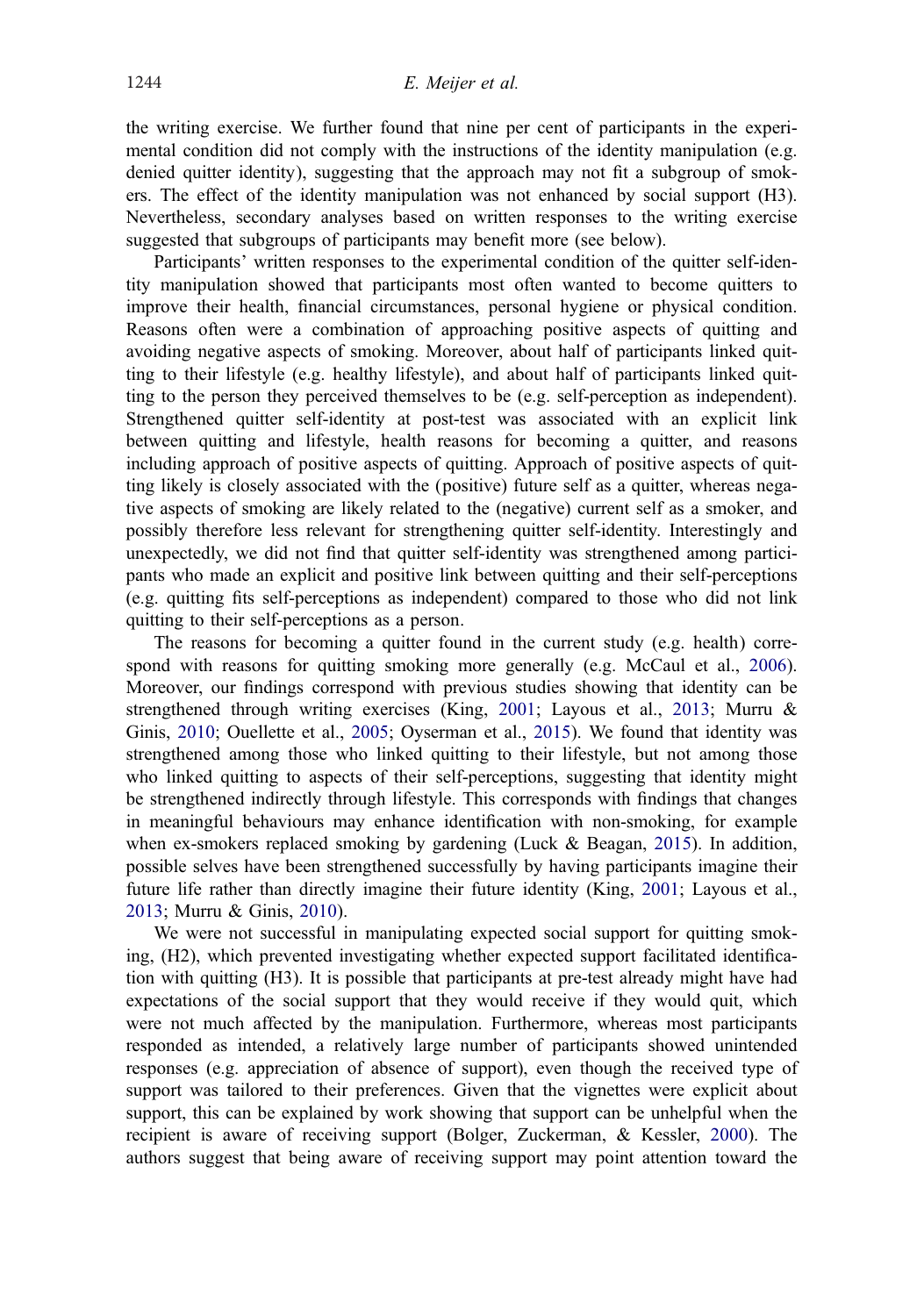<span id="page-17-0"></span>problem, or harm self-esteem because it makes people aware of their inability to solve problems independently. Support that is unnoticed or not interpreted as support (i.e. invisible support) may be more beneficial (Bolger et al., [2000](#page-19-0)).

This study has limitations. First, examination of effects of the manipulations was complicated by marginally significant pre-test differences in quitter self-identity and quit-intention, and by diverse responses to the control condition of social support. Second, the effect of the quitter self-identity manipulation was small and marginally significant. It is possible that identity did change significantly on an implicit level (Lindgren, Neighbors, Gasser, Ramirez, & Cvencek, [2017\)](#page-20-0), but implicit measures were not included in the current study. Furthermore, the manipulation did not benefit a subset of participants, which may also be a true representation of likely effects. Notably, no effects of the identity manipulation were found on quit-intention, changed smoking behaviour and quit attempts, showing that the exercise needs to be improved in order to facilitate identity change. Given that change in intention or behaviour is a process, it may be beneficial to repeat the exercise over time. Third, the absence of certain content in the written responses (e.g. health reasons) does not necessarily mean that this content was irrelevant for participants. Importantly, however, those aspects that participants did write about likely are most salient to them, and therefore most important for the current study. Fourth, social desirability may have played a role, although the online nature of the study may have given participants a sense of anonymity that could decrease the desire for positive self-presentation. For example, several participants indicated that they did not want to be a quitter or resisted complying with the instructions. Fifth, although previous work suggests that vignettes are a valid way to manipulate social support (Hainmueller, Hangartner, & Yamamoto, [2015;](#page-19-0) Marigold et al., [2014](#page-20-0); Mojaverian & Kim, [2012\)](#page-21-0), it is possible that the vignettes were not perceived as fully realistic by participants. Relatedly, the vignettes focused on the type of social support desired by participants, whereas in daily life participants may also be supported in ways that they do not find helpful. Nevertheless, in the current study some support was found for the use of writing exercises to strengthen quitter self-identity, and the study provided insight into smokers' conceptualizations of quitter identities, as well as their responses to imagined social support for quitting.

Although the writing exercise did not effectively increase quitter self-identity in the current study, we believe that the positive effects of writing and imaging exercises on identity, motivation and behavioural outcomes related to other types of behaviour, as found in previous work, provide sufficient ground to further explore this route (King, [2001](#page-20-0); Layous et al., [2013;](#page-20-0) Murru & Ginis, [2010;](#page-21-0) Ouellette et al., [2005](#page-21-0); Oyserman et al., [2015](#page-21-0)). The difference between previous findings and the current study may also indicate that smoking behaviour (i.e. an addiction) is more difficult to change than other types of behaviours, such as exercise. Future research is needed to investigate ways to make quitter self-identity strengthening exercises effective and beneficial for a larger group of smokers. For example, participants may spend more time thinking or writing about their mental images (King, [2001;](#page-20-0) Layous et al., [2013;](#page-20-0) Murru & Ginis, [2010](#page-21-0); Ouellette et al., [2005\)](#page-21-0), and more and more detailed questions (Murru  $\&$  Ginis, [2010](#page-21-0); Ouellette et al., [2005\)](#page-21-0), more frequent writing exercises, or reminders may be used (King, [2001](#page-20-0); Layous et al., [2013;](#page-20-0) Murru & Ginis, [2010](#page-21-0); see Frattaroli, [2006](#page-19-0) for similar findings regarding expressive writing more generally). Furthermore, an interesting route to explore is the inclusion of undesired possible selves, as desired selves are more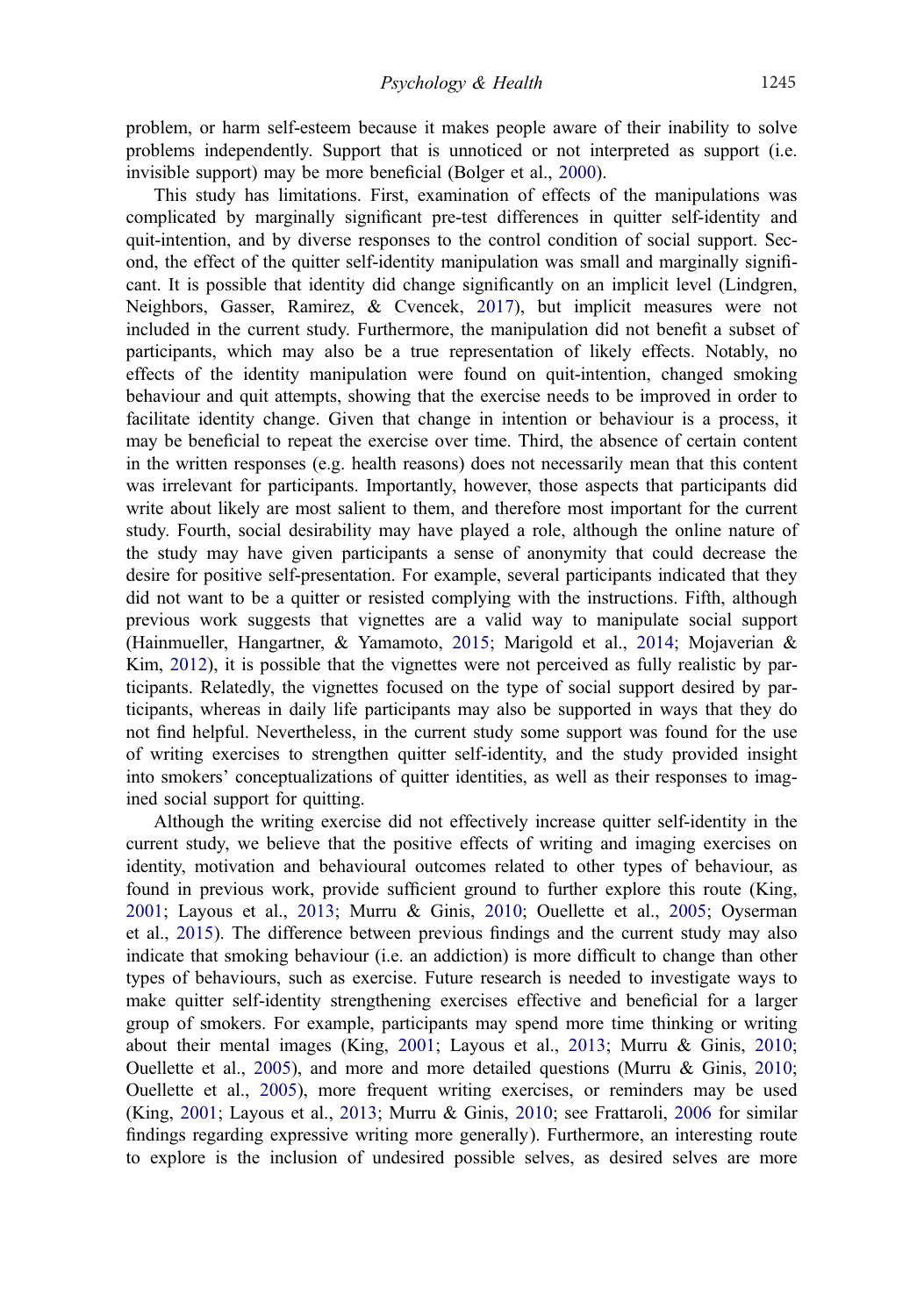<span id="page-18-0"></span>effective in success-likely contexts whereas undesired selves are more effective in failure-likely contexts (Oyserman et al., [2015\)](#page-21-0). Given that smokers differ in their expectations of quit success (e.g. Hendricks et al., [2014](#page-19-0)), different selves may benefit different smokers. It may also be beneficial to strengthen both desired (i.e. quitter) and undesired (i.e. continuing smoker) identities within the same person, as this will facilitate strategies to both approach the desired future identity and avoid the undesired future identity (Oyserman & James, [2008](#page-21-0)). Relatedly, contrasting desired and undesired future selves, or desired future selves and undesired current selves may facilitate change (cf. Oettingen, [2012\)](#page-21-0). Finally, people differ in their preferences for verbal or visual processing (e.g. Mayer & Massa, [2003\)](#page-20-0), such that writing exercises may benefit some people more than others. People with a stronger visual preference are expected to respond better to a visually oriented exercise, in which they would, for example, draw or select pictures that fit with their new identity, rather than write about their new identity (Mizock, Russinova, & DeCastro, [2015](#page-20-0); Mizock, Russinova, & Shani, [2014](#page-20-0)). It has been suggested that people with lower socio-economic status prefer visual information over verbal information (Stanczyk, Bolman, Muris, & de Vries, [2011](#page-21-0)), such that identity interventions involving visual material may be more effective for lower socio-economic status smokers and ex-smokers. Future work should explore what works best for whom, taking into account potential moderators such as future time perspective (Strathman, Gleicher, Boninger, & Edwards, [1994\)](#page-21-0), self-concept clarity (McElwee & Haugh, [2010](#page-20-0)), and processing preference (Mayer & Massa, [2003\)](#page-20-0).

Notwithstanding the limitations, this study was the first attempt to experimentally strengthen quitter self-identity and to manipulate expected support for quitting among daily smokers. Results provide insight into the content of smokers' self-conceptualizations as quitters. In addition, the findings point to potential negative effects of social support for quitting smoking among subgroups of smokers. To overcome some of the limitations, suggestions were made for the improvement of writing exercises on quitter identity. In sum, our findings provide important building blocks for future research into strengthening identities relevant to smoking cessation.

## Disclosure statement

No potential conflict of interest was reported by the authors.

#### Funding

Funding for this study was provided by Leiden University, Department of Social and Organizational Psychology, where CVL was employed when data were collected.

#### Supplemental data

Supplemental data for this article can be accessed <https://doi.org/10.1080/08870446.2018.1478976>

#### Acknowledgement

The authors would like to thank Sarah Beijk, Nina Euson, Ramin Kawous and Celine Schrickx for their help with data collection, and Larissa Overvliet for her help with the qualitative data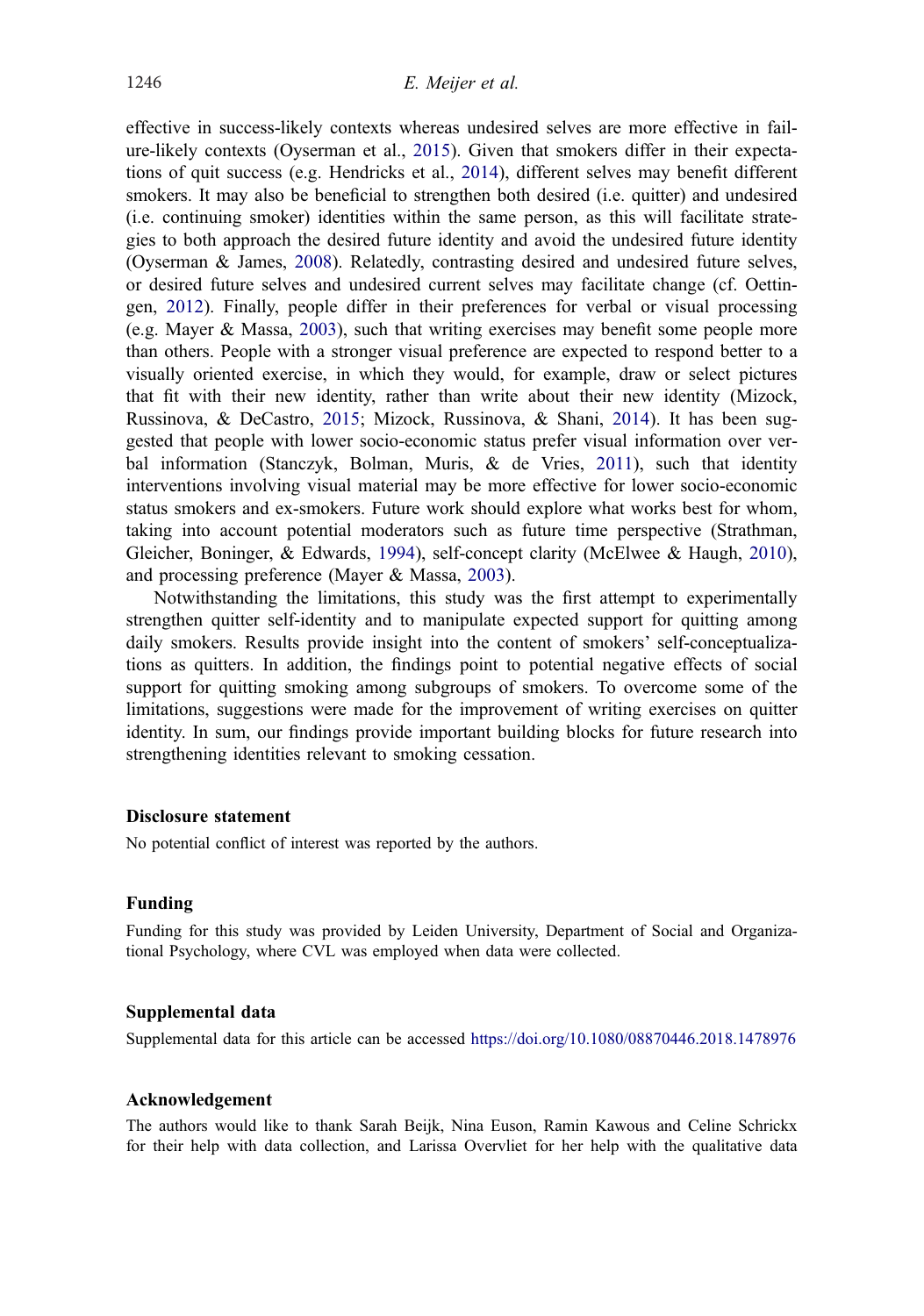<span id="page-19-0"></span>analysis. Some of the measures described here are also reported in Meijer et al. (2016a). That paper focuses solely on the pre-test measures, and does not examine the manipulations and posttest measures which are the focus of the current paper.

## **Note**

1. Results for post-test quitter self-identity were very similar when we also controlled for pretest quit-intention in addition to pre-test quitter self-identity (identity manipulation  $(F(1,315))$  $= 3.34, p = .07, \eta_p^2 = .01$ ). Given that the original variable caused a violation of the assumption of homogeneity, we categorised quit-intention into strong (within one to six months), intermediate (within two to ten years) and weak quit-intention (later than 10 years, or continue smoking) for this particular analysis.

## References

- Amiot, C. E., Terry, D. J., Wirawan, D., & Grice, T. A. ([2010\)](#page-2-0). Changes in social identities over time: The role of coping and adaptation processes. British Journal of Social Psychology, 49 (4), 803–826. doi:[10.1348/014466609X480624](https://doi.org/10.1348/014466609X480624)
- Barreto, M. L., & Frazier, L. D. ([2012\)](#page-2-0). Coping with life events through possible selves. Journal of Applied Social Psychology, 42, 1785–1810. doi[:10.1111/j.1559-1816.2012.00918.x](https://doi.org/10.1111/j.1559-1816.2012.00918.x)
- Best, D., Beckwith, M., Haslam, C., Alexander Haslam, S. A., Jetten, J., Mawson, E., & Lubman, D. I. [\(2015](#page-2-0)). Overcoming alcohol and other drug addiction as a process of social identity transition: The Social Identity Model of Recovery (SIMOR). Addiction Research & Theory,  $24(2)$ , 1–13.
- Bolger, N., Zuckerman, A., & Kessler, R. C. [\(2000](#page-16-0)). Invisible support and adjustment to stress. Journal of Personality and Social Psychology, 79(6), 953–961. doi:[10.1037/0022-](https://doi.org/10.1037/0022-3514.79.6.953) [3514.79.6.953](https://doi.org/10.1037/0022-3514.79.6.953)
- Brown, J. M. ([1996\)](#page-2-0). Redefining smoking and the self as a non-smoker. Western Journal of Nursing Research, 18(4), 414–428.
- Cohen, S., & Lichtenstein, E. [\(1990](#page-5-0)). Partner behaviours that support quitting smoking. Journal of Consulting and Clinical Psychology, 58(3), 304–309. doi:[10.13072/midss.466](https://doi.org/10.13072/midss.466)
- Dijkstra, A., Bakker, M., & De Vries, H. [\(1997](#page-6-0)). Subtypes within a sample of precontemplating smokers: A preliminary extension of the stages of change. Addictive Behaviors, 22(3), 327– 337. doi:[10.1093/her/15.4.423](https://doi.org/10.1093/her/15.4.423)
- Frattaroli, J. [\(2006](#page-17-0)). Experimental disclosure and its moderators: A meta-analysis. Psychological Bulletin, 132(6), 823–865. doi:[10.1037/0033-2909.132.6.823](https://doi.org/10.1037/0033-2909.132.6.823)
- Frings, D., & Albery, I. P. [\(2015](#page-2-0)). The social identity model of cessation maintenance: Formulation and initial evidence. Addictive Behaviors, 44, 35–42.
- Gleibs, I. H., Haslam, C., Haslam, S. A., & Jones, J. M. [\(2011\)](#page-2-0). Water clubs in residential care: Is it the water or the club that enhances health and well-being? Psychology & Health, 26(10), 1361–1377. doi[:10.1080/08870446.2010.529140](https://doi.org/10.1080/08870446.2010.529140)
- Hainmueller, J., Hangartner, D., & Yamamoto, T. [\(2015](#page-17-0)). Validating vignette and conjoint survey experiments against real-world behaviour. Proceedings of the National Academy of Sciences, 112(8), 2395–2400.
- Hendricks, P. S., Westmaas, J. L., Ta Park, V. M., Thorne, C. B., Wood, S. B., Baker, M. R., … Hall, S. M. ([2014\)](#page-18-0). Smoking abstinence-related expectancies among American Indians, African Americans, and women: Potential mechanisms of tobacco-related disparities. Psychology of Addictive Behaviors, 28(1), 193–205. doi:[10.1037/a0031938](https://doi.org/10.1037/a0031938)
- High, A. C., & Solomon, D. H. ([2014\)](#page-3-0). Motivational systems and preferences for social support strategies. Motivation and Emotion, 38(4), 463–474. doi[:10.1007/s11031-014-9394-5](https://doi.org/10.1007/s11031-014-9394-5)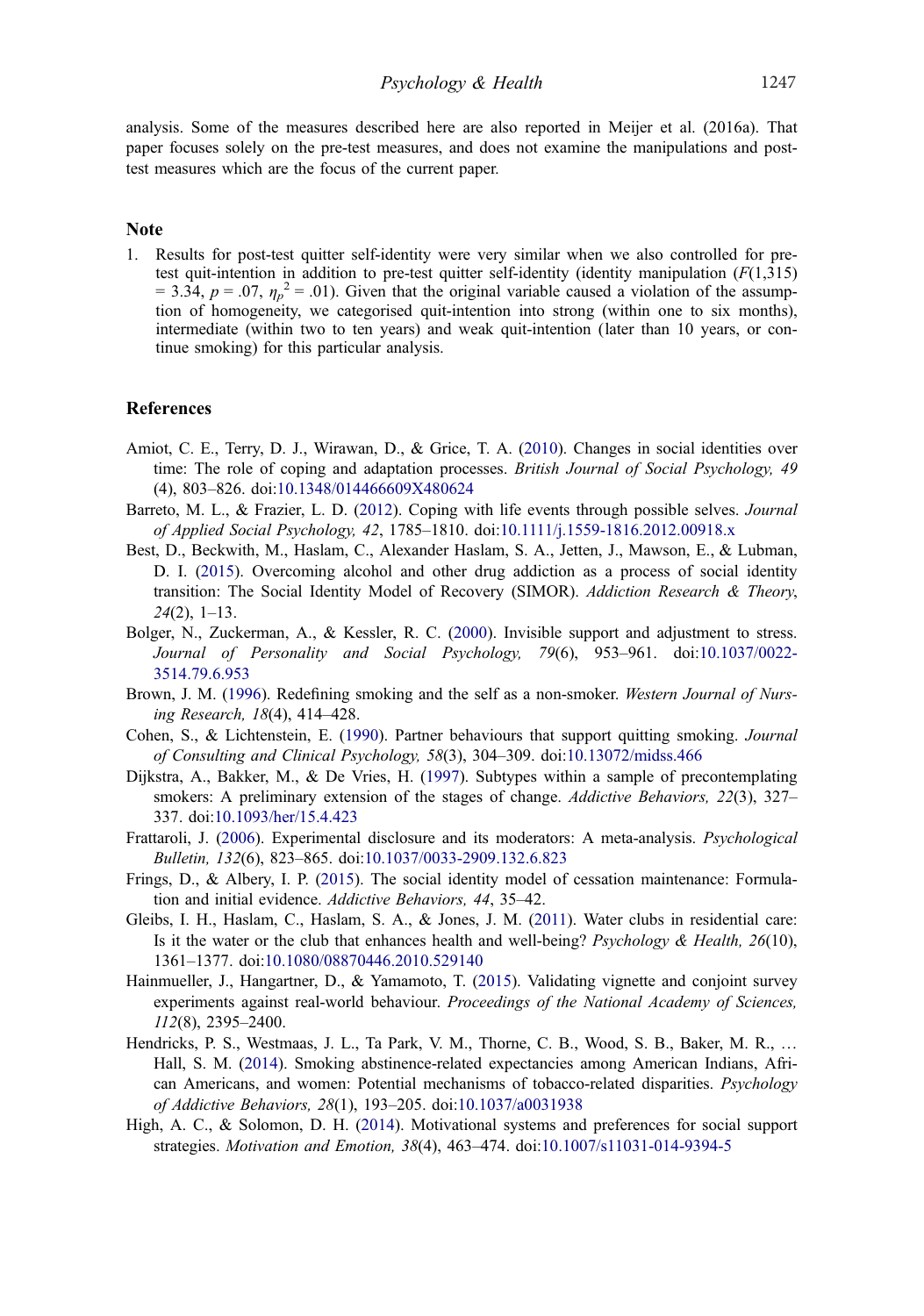- <span id="page-20-0"></span>Høie, M., Moan, I. S., & Rise, J. ([2010](#page-2-0)). An extended version of the theory of planned behavour: Prediction of intentions to quit smoking using past behaviour as moderator. Addiction Research and Theory, 18(5), 572–585. doi[:10.3109/16066350903474386](https://doi.org/10.3109/16066350903474386)
- King, L. A. ([2001\)](#page-3-0). The health benefits of writing about life goals. *Personality and Social Psy*chology Bulletin, 27(7), 798–807. doi[:10.1177/0146167201277003](https://doi.org/10.1177/0146167201277003)
- Landis, J. R., & Koch, G. G. [\(1977](#page-8-0)). The measurement of observer agreement for categorical data. Biometrics, 33, 159–174.
- Layous, K., Nelson, S. K., & Lyubomirsky, S. ([2013\)](#page-3-0). What is the optimal way to deliver a positive activity intervention? The case of writing about one's best possible selves. Journal of Happiness Studies, 14(2), 635–654. doi[:10.1007/s10902-012-9346-2](https://doi.org/10.1007/s10902-012-9346-2)
- Lindgren, K. P., Neighbors, C., Gasser, M. L., Ramirez, J. J., & Cvencek, D. ([2017\)](#page-17-0). A review of implicit and explicit substance self-concept as a predictor of alcohol and tobacco use and misuse. The American Journal of Drug and Alcohol Abuse, 43(3), 237–246.
- Luck, K., & Beagan, B. ([2015\)](#page-2-0). Occupational transition of smoking cessation in women: "You're restructuring your whole life". Journal of Occupational Science, 22(2), 183-196. doi:[10.1080/14427591.2014.887418](https://doi.org/10.1080/14427591.2014.887418)
- Marigold, D. C., Cavallo, J. V., Holmes, J. G., & Wood, J. V. ([2014\)](#page-3-0). You can't always give what you want: The challenge of providing social support to low self-esteem individuals. Journal of Personality and Social Psychology, 107(1), 56–80. doi:[10.1037/a0036554](https://doi.org/10.1037/a0036554)
- Markus, H., & Nurius, P. ([1986\)](#page-2-0). Possible selves. American Psychologist, 41, 954–969. doi:[10.1037/0003-066X.41.9.954](https://doi.org/10.1037/0003-066X.41.9.954)
- Mayer, R. E., & Massa, L. J. [\(2003](#page-18-0)). Three facets of visual and verbal learners: Cognitive ability, cognitive style, and learning preference. Journal of Educational Psychology, 95(4), 833–846. doi:[10.1037/0022-0663.95.4.833](https://doi.org/10.1037/0022-0663.95.4.833)
- McCaul, K. D., Hockemeyer, J. R., Johnson, R. J., Zetocha, K., Quinlan, K., & Glasgow, R. E.  $(2006)$  $(2006)$ . Motivation to quit using cigarettes: A review. Addictive Behaviors,  $31(1)$ ,  $42-56$ . doi:[10.1016/j.addbeh.2005.04.004](https://doi.org/10.1016/j.addbeh.2005.04.004)
- McElwee, R. O. B., & Haugh, J. A. [\(2010\)](#page-18-0). Thinking clearly versus frequently about the future self: Exploring this distinction and its relation to possible selves. Self and Identity, 9(3), 298– 321. doi:[10.1080/15298860903054290](https://doi.org/10.1080/15298860903054290)
- Meijer, E., Gebhardt, W. A., Dijkstra, A., Willemsen, M. C., & Van Laar, C. [\(2015](#page-2-0)). Quitting smoking: The importance of non-smoker identity in predicting smoking behaviour and responses to a smoking ban. Psychology & Health,  $30(12)$ ,  $1387-1409$ . doi[:10.1080/](https://doi.org/10.1080/08870446.2015.1049603) [08870446.2015.1049603](https://doi.org/10.1080/08870446.2015.1049603)
- Meijer, E., Gebhardt, W. A., Van Laar, C., Kawous, R., & Beijk, S. C. A. M. [\(2016](#page-2-0)). Socio-economic status in relation to smoking: The role of (expected and desired) social support and quitter identity. Social Science & Medicine, 162, 41-49.
- Meijer, E., Van den Putte, B., Gebhardt, W. A., Van Laar, C., Bakk, Z., Dijkstra, A., ... & Willemsen, M. C. [\(2018](#page-2-0)). A longitudinal study into the reciprocal effects of identities and smoking behaviour: Findings from the ITC Netherlands Survey. Social Science & Medicine, 200, 249–257.
- Mizock, L., Russinova, Z., & Shani, R. ([2014\)](#page-18-0). New roads paved on losses: Photovoice perspectives about recovery from mental illness. Qualitative Health Research, 24(11), 1481-1491. doi:[10.1177/1049732314548686](https://doi.org/10.1177/1049732314548686)
- Mizock, L., Russinova, Z., & DeCastro, S. [\(2015](#page-18-0)). Recovery narrative photovoice: Feasibility of a writing and photography intervention for serious mental illnesses. Psychiatric Rehabilitation Journal, 38(3), 279–282. doi:[10.1037/prj0000111](https://doi.org/10.1037/prj0000111)
- Moan, I. S., & Rise, J. (2005). Quitting smoking: Applying an extended version of the theory of planned behaviour to predict intention and behaviour. Journal of Applied Biobehavioural Research, 10(1), 39–68. doi:[10.1111/j.1751-9861.2005.tb00003.x](https://doi.org/10.1111/j.1751-9861.2005.tb00003.x)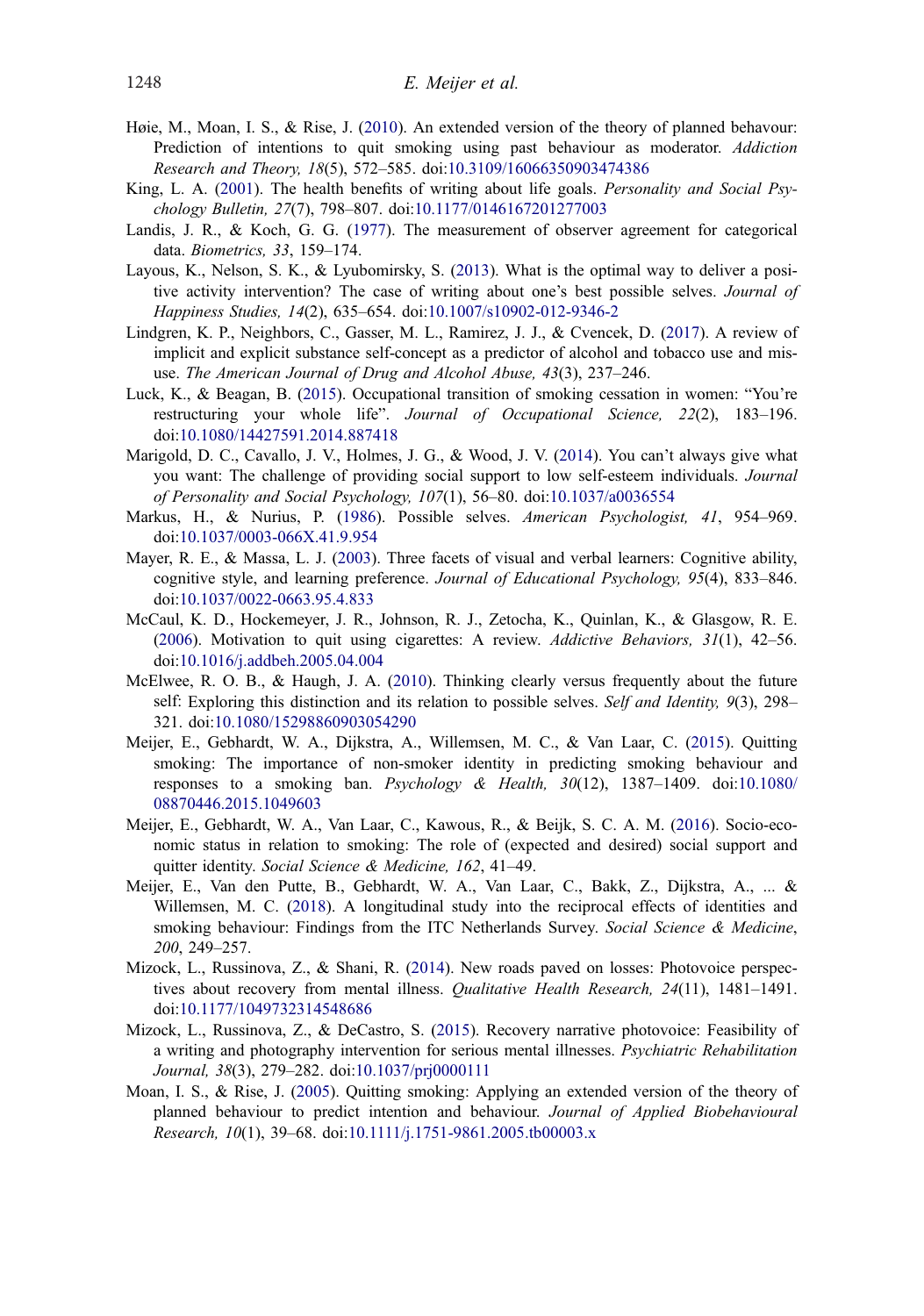- <span id="page-21-0"></span>Moan, I. S., & Rise, J. (2006). Predicting smoking reduction among adolescents using an extended version of the theory of planned behaviour. Psychology and Health, 21(6), 717– 738. doi:[10.1080/14768320600603448](https://doi.org/10.1080/14768320600603448)
- Mojaverian, T., & Kim, H. S. ([2012\)](#page-3-0). Interpreting a helping hand: Cultural variation in the effectiveness of solicited and unsolicited social support. Personality and Social Psychology Bulletin, 39(1), 88–99. doi:[10.1177/0146167212465319](https://doi.org/10.1177/0146167212465319)
- Murru, E. C., & Ginis, K. A. ([2010\)](#page-3-0). Imagining the possibilities: The effects of a possible selves intervention on self-regulatory efficacy and exercise behaviour. Journal of Sport & Exercise Psychology, 32(4), 537–554.
- Oettingen, G. ([2012\)](#page-18-0). Future thought and behaviour change. European Review of Social Psychology, 23(1), 1–63. doi[:10.1080/10463283.2011.643698](https://doi.org/10.1080/10463283.2011.643698)
- Ouellette, J. A., Hessling, R., Gibbons, F. X., Reis-Bergan, M., & Gerrard, M. [\(2005](#page-3-0)). Using images to increase exercise behaviour: Prototypes versus possible selves. Personality and Social Psychology Bulletin, 31(5), 610–620. doi[:10.1177/0146167204271589](https://doi.org/10.1177/0146167204271589)
- Oyserman, D., & James, L. [\(2008\)](#page-18-0). Possible selves: From content to process. In K. Markman, W. M. P. Klein, & J. A. Suhr (Eds.), *The handbook of imagination and mental stimulation* (pp. 373–394). New York, NY: Psychology Press.
- Oyserman, D., & James, L. ([2011](#page-2-0)). Possible identities. In S. J. Schwartz, K. Luyckx, & V. L. Vignoles (Eds.), Handbook of identity theory and research (pp. 117–145). New York, NY: Springer.
- Oyserman, D., Destin, M., & Novin, S. ([2015\)](#page-3-0). The context-sensitive future self: Possible selves motivate in context, not otherwise. Self and Identity, 14(2), 173-188. doi[:10.1080/](https://doi.org/10.1080/15298868.2014.965733) [15298868.2014.965733](https://doi.org/10.1080/15298868.2014.965733)
- Pennebaker, J. W., Mayne, T. J., & Francis, M. E. ([1997\)](#page-3-0). Linguistic predictors of adaptive bereavement. Journal of Personality and Social Psychology, 72(4), 863–871.
- Rafaeli, E., & Gleason, M. E. ([2009](#page-3-0)). Skilled support within intimate relationships. Journal of Family Theory & Review, 1(1), 20–37. doi:[10.1111/j.1756-2589.2009.00003.x](https://doi.org/10.1111/j.1756-2589.2009.00003.x)
- Rennie, L. J., Harris, P. R., & Webb, T. L. [\(2014](#page-3-0)). The impact of perspective in visualizing health-related behaviors: First-person perspective increases motivation to adopt health-related behaviors. Journal of Applied Social Psychology, 44(12), 806–812. doi[:10.1111/jasp.12266](https://doi.org/10.1111/jasp.12266)
- Shadel, W. G., & Mermelstein, R. [\(1996](#page-6-0)). Individual differences in self-concept among smokers attempting to quit: Validation and predictive utility of measures of the smoker self-concept and abstainer self-concept. Annals of Behavioral Medicine, 18(3), 151–156. doi[:10.1007/](https://doi.org/10.1007/BF02883391) [BF02883391](https://doi.org/10.1007/BF02883391)
- Shadel, W. G., Mermelstein, R., & Borrelli, B. ([1996](#page-2-0)). Self-concept changes over time in cognitive-behavioral treatment for smoking cessation. Addictive Behaviors, 21(5), 659–663. doi:[10.1016/0306-4603\(95\)00088-7](https://doi.org/10.1016/0306-4603(95)00088-7)
- Stanczyk, N. E., Bolman, C., Muris, J. W., & de Vries, H. [\(2011](#page-18-0)). Study protocol of a Dutch smoking cessation e-health program. *BMC Public Health*,  $11(1)$ , 99. doi[:10.1186/1471-2458-](https://doi.org/10.1186/1471-2458-11-847) [11-847](https://doi.org/10.1186/1471-2458-11-847)
- Strathman, A., Gleicher, F., Boninger, D. S., & Edwards, C. S. [\(1994](#page-18-0)). The consideration of future consequences: Weighing immediate and distant outcomes of behavior. Journal of Personality and Social Psychology, 66, 742–752. doi[:10.1037/0022-3514.66.4.742](https://doi.org/10.1037/0022-3514.66.4.742)
- Tajfel, H., & Turner, J. C. (1979). An integrative theory of intergroup conflict. In W. G. Austin & S. Worchel (Eds.), The social psychology of intergroup relations (pp. 33–47). Monterey, CA: Brooks/Cole Publishing Company.
- Tajfel, H., & Turner, J. C. (1986). The social identity theory of intergroup behaviour. In S. Worchel & W. G. Austin (Eds.), The psychology of intergroup relations (pp. 7–24). Chicago, IL: Nelson-Hall.